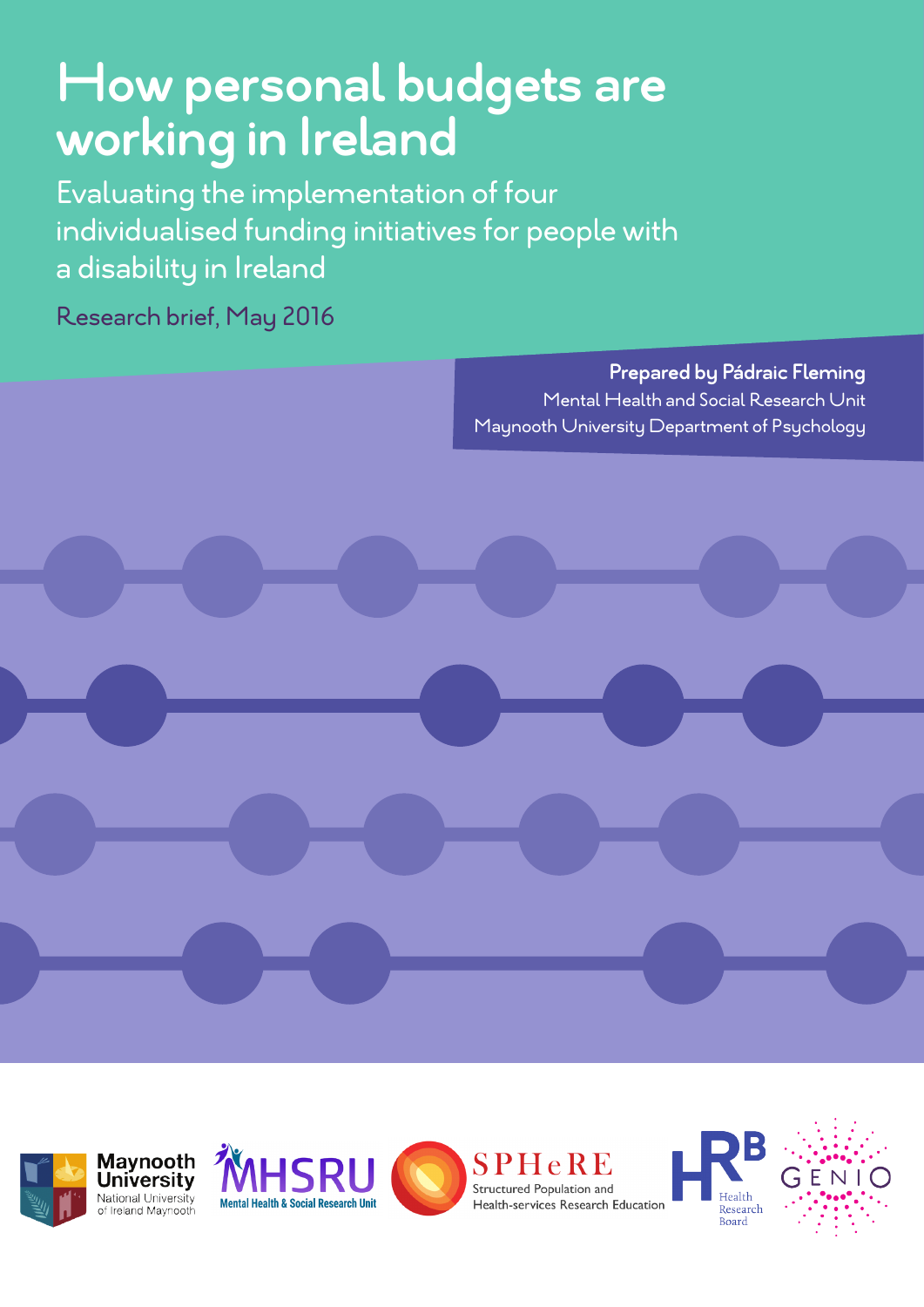A copy of this report can be downloaded free of charge from www.genio.ie/personal-budgets

ISBN 978-1-907711-38-1 Paperback 978-1-907711-39-8 Ebook

May 2016

#### **Supervisors:**

Dr. Sinead McGilloway, Mental Health and Social Research Unit, Maynooth University Department of Psychology

Dr. Sarah Barry, Centre for Health Policy and Management, Trinity College Dublin, the University of Dublin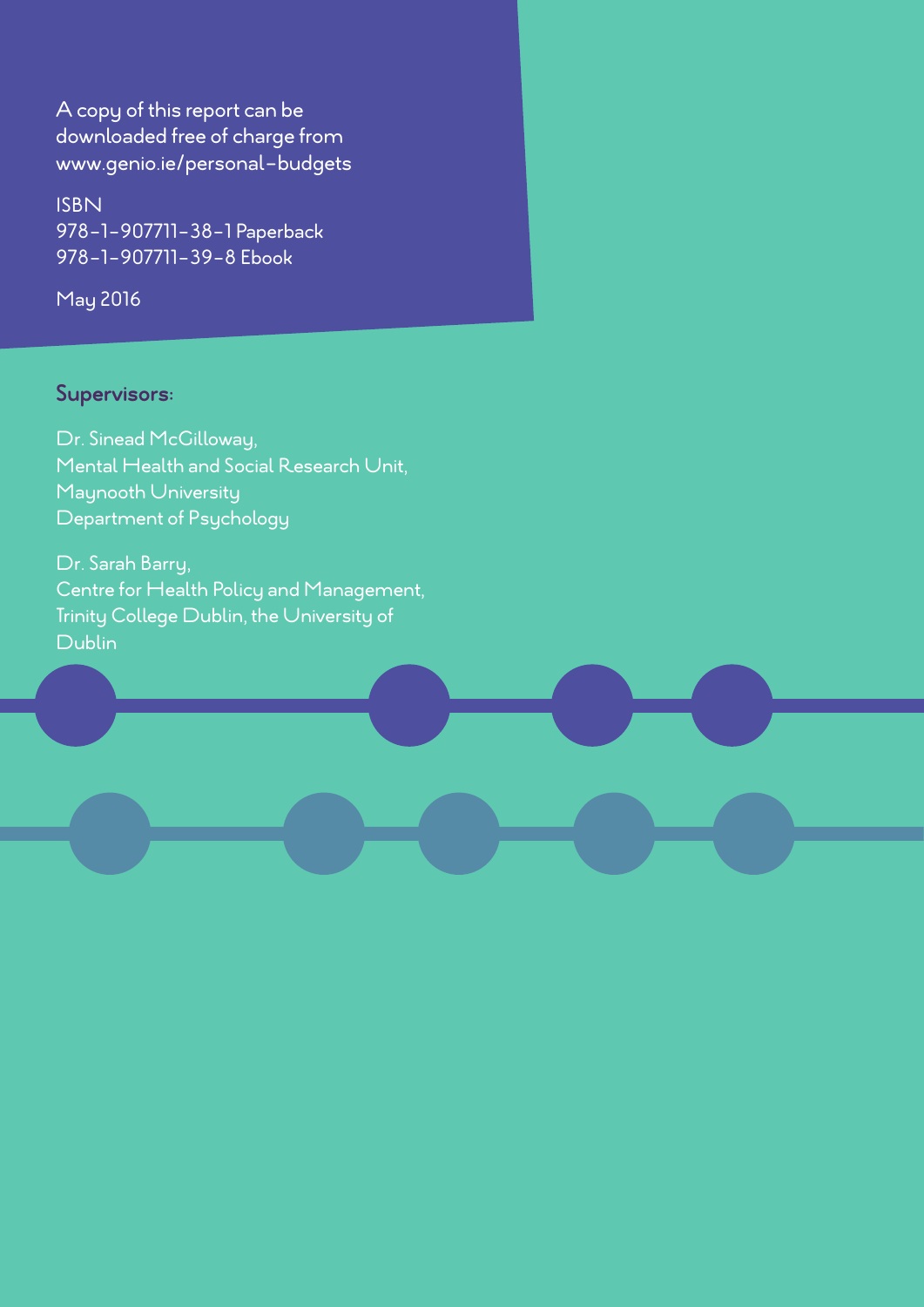# **Contents**

| <b>Focus of this research brief</b>                           | 4  |
|---------------------------------------------------------------|----|
| <b>Introduction: Individualised funding</b>                   | 4  |
| Historical context                                            | 5  |
| Table 1 - Terminology used to describe individualised funding | 6  |
| <b>Overview of four Irish initiatives</b>                     | 8  |
| <b>Study aims and objectives</b>                              | 10 |
| <b>Methods</b>                                                | 10 |
| <b>Findings</b>                                               | 11 |
| 1. The role of stakeholders                                   | 11 |
| 2. Process-related factors                                    | 12 |
| 3. Impact                                                     | 13 |
| 4. Systems-related factors                                    | 14 |
| 5. Organisational factors                                     | 16 |
| 6. The role of the community                                  | 17 |
| Recommendations for the implementation of                     |    |
| individualised funding                                        | 19 |
| <b>Appendix 1</b>                                             | 20 |
| <b>References</b>                                             | 22 |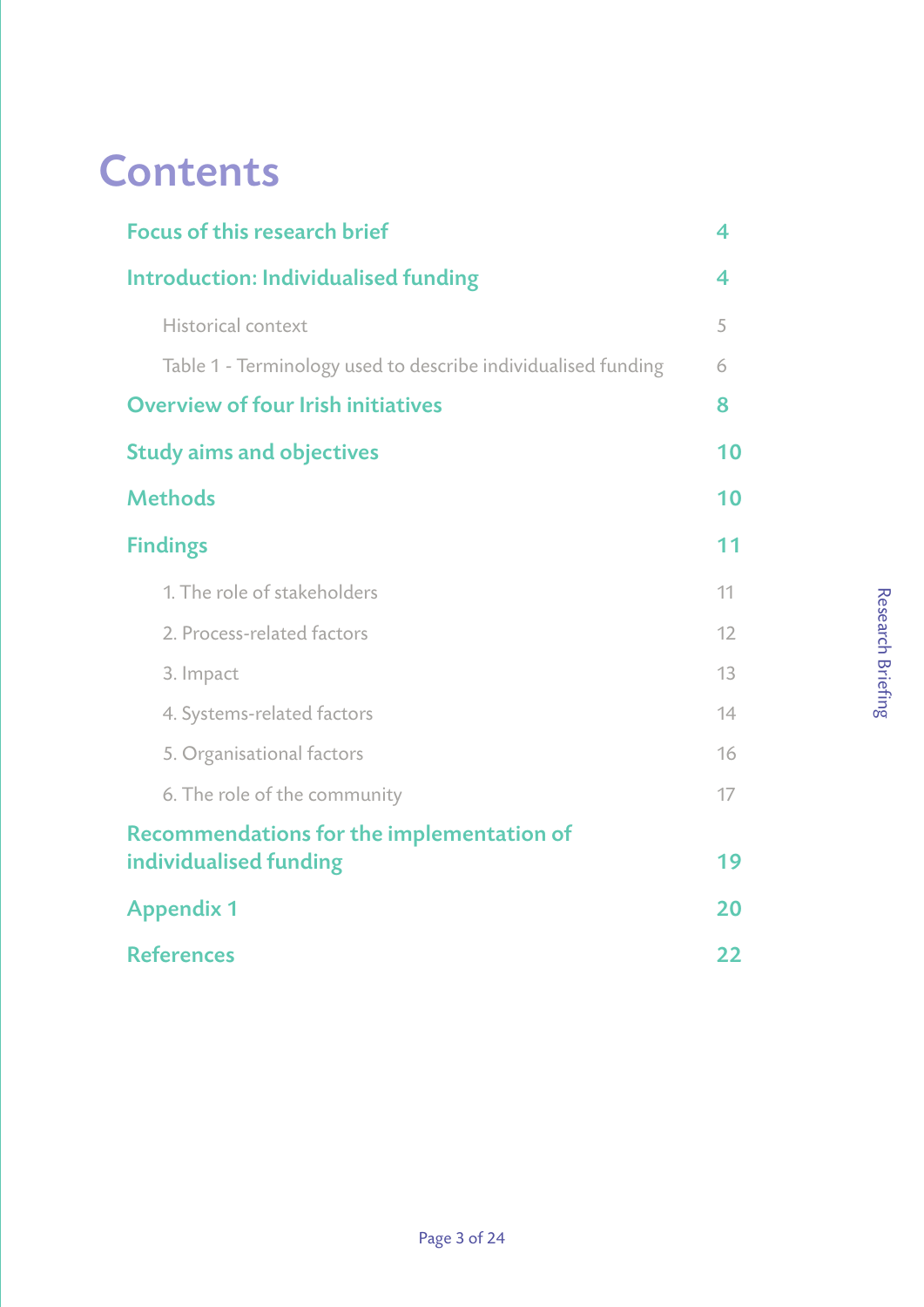### Focus of this research brief

This document is aimed at anyone who is interested in the practicalities, successes and challenges of implementing individualised funding initiatives in Ireland. Those who may be interested include:

- **•** People living with a disability.
- $\supset$  Those providing informal supports for people with a disability, such as family members, friends, members of the wider community.
- $\supset$  Personal assistants / key workers and other paid support for individuals with a disability.
- $\supset$  Staff members currently implementing individualised funding initiatives.
- $\supset$  Service providers considering moving to an individualised funding model or incorporating an individualised funding arm into their current service model.
- **C** Researchers.
- $\supset$  Funders.
- $\supset$  Policy makers/drivers such as civil servants and elected members of government.
- **The Health Service Executive (HSE) and** other health service staff.

There were four organisations involved in this evaluation. The briefing document will present a summary of the main lessons learned according to the key people involved in these four individualised funding initiatives, including individuals with a disability who participated in the initiatives, family members, paid and unpaid advocates; and staff members from within the four organisations.

A number of recommendations will be made at the end of the briefing document. These are based on the key lessons presented and are intended to inform, challenge and promote discussion among the readership.

### Introduction: Individualised funding

Individualised funding is an umbrella term for various different funding mechanisms that aim to provide personalised and individualised support services for people with a disability. Many other descriptors which vary across contexts are captured within the umbrella term of 'individualised funding' (see Table 1). Indeed, new terms continue to emerge, as organisations attempt to implement this relatively new model, each striving to meet the individual needs of people with a disability.

While the terminology around individualised funding differs, the principles are consistent, based on self-determination, choice, control and, very often, person-centred planning. The initiatives generally aim to place the person with a disability at the centre of the decision making process, with a view to recognising people's strengths, preferences and aspirations. This can empower people to shape public services, including health and social care, by allowing those in receipt of such services to identify their needs, and to make choices about how and when they are supported (Fleming, Furlong, et al., 2016).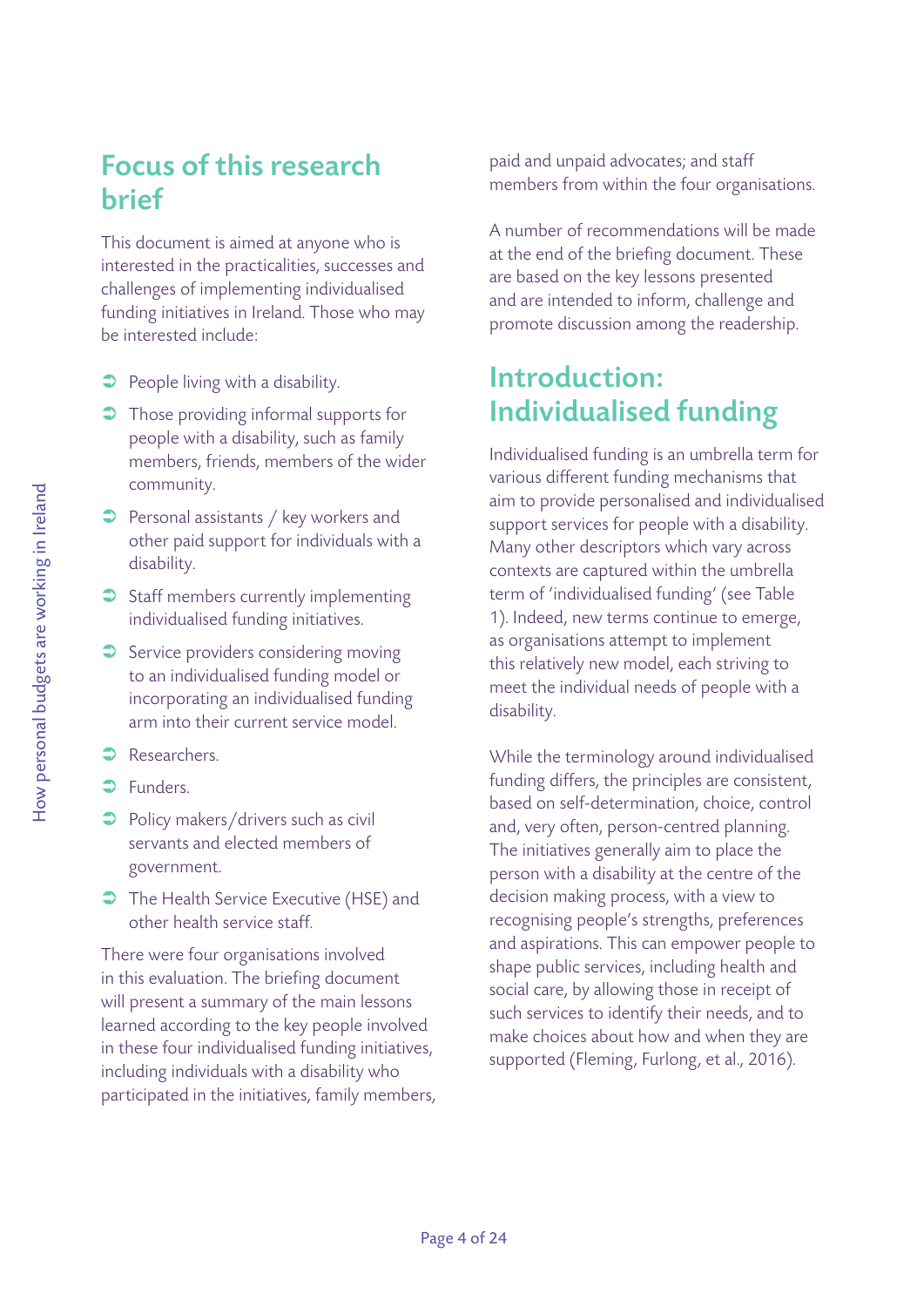The disability sector is complex with considerable variation internationally in terms of progress and models of service delivery, and is often deeply influenced by policy and practices from the past. Historically in Ireland, as in many other countries, family- and advocate-led organisations became the driving force for change, eventually forming voluntary organisations and semi-autonomous non-governmentalorganisations (NGOs), funded largely by the Government. These became the main provider of vocational training, sheltered work and other activities for people with a disability, and continue to deliver services within geographical designated areas to this day.

During the 1960s, the medicalised model of service provision became increasingly 'specialised' with professionals recommending the necessary services to

address the health care needs of people with a disability. However, in more recent years, a shift in international policy began to move the disability sector towards an individualised and person-centred model, drawing on a more holistic view of what is required to live a fulfilled and healthy life, including personal and social care needs. In Ireland, a number of policy documents based on international best practice have been developed (Department of Health, 2012; Health Service Executive, 2011, 2012). Most recently, the "Value for Money and Policy Review of Disability Services in Ireland" (2012) – currently used as the benchmark for achieving disability sector improvements - recommends, amongst other things, the provision of 'supports' rather than 'services', using person-centred plans, individualised supports and personal budgets to bring Ireland in line with the global changes within the disability sector (Fleming, McGilloway, & Barry, 2016).

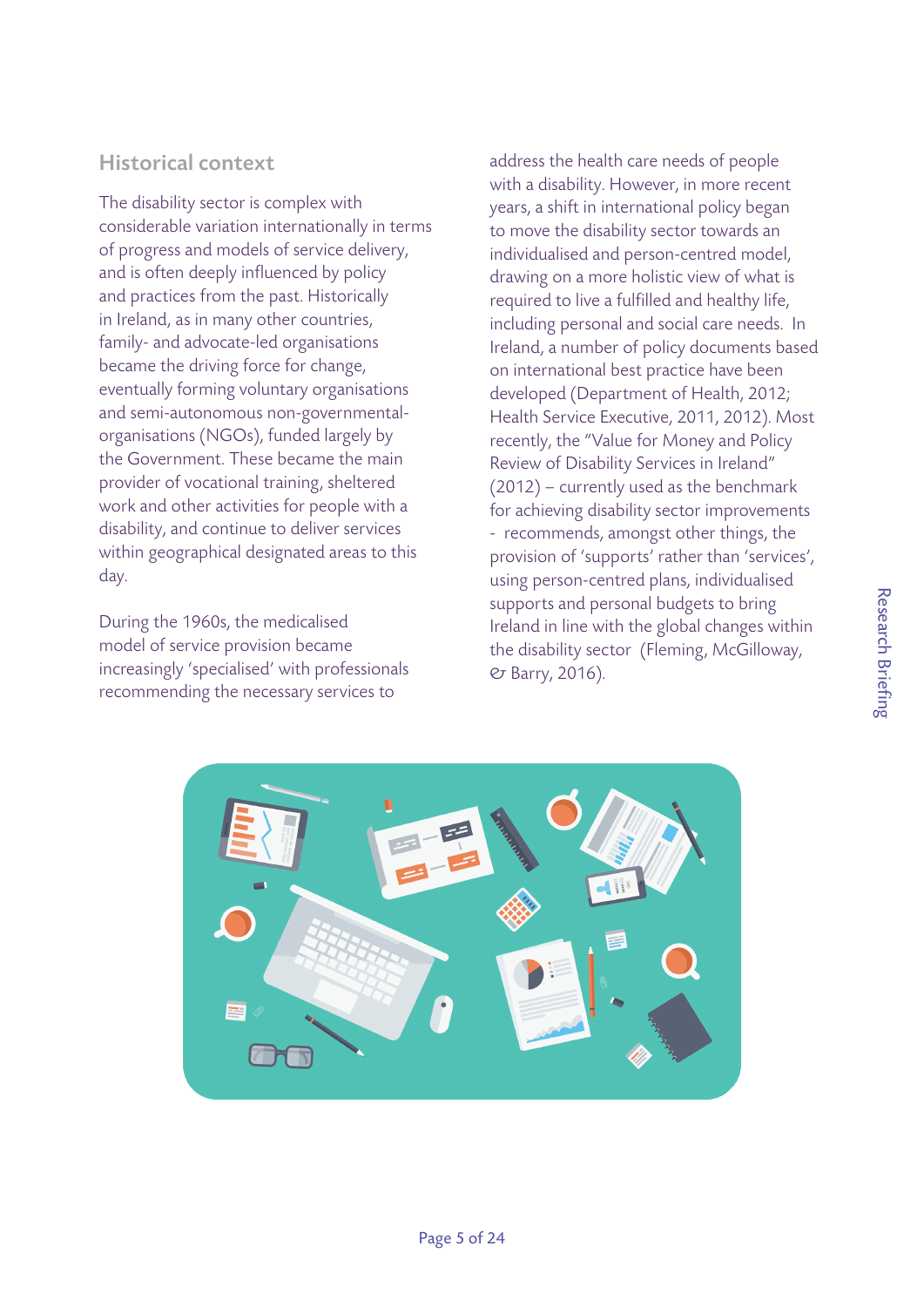| <b>Country</b>                                  | <b>Terms used</b>                                                                            | <b>Source of money</b>                                         | Support / Care<br>mechanism                                                                                      |  |
|-------------------------------------------------|----------------------------------------------------------------------------------------------|----------------------------------------------------------------|------------------------------------------------------------------------------------------------------------------|--|
| <b>U.S.A</b>                                    | Self-Determination<br>programs<br>Cash and Counseling<br>Consumer Directed<br>Care / Support | Medicaid waivers at<br>State level                             | $\supset$ Independent<br>consultant<br>$\supset$ Fiscal intermediary<br>services                                 |  |
|                                                 | <b>Direct Payments</b>                                                                       | Local Authority                                                | Personal assistant                                                                                               |  |
|                                                 | Individual Budget                                                                            | Local Authority                                                | Package of care from<br>multiple sources                                                                         |  |
|                                                 | Block funding from the<br>Social Care budget                                                 | Social Care budget                                             | Residential costs and<br>associated care costs                                                                   |  |
| U.K.                                            | Independent Living Fund                                                                      | Department for Social<br>Security                              | Care from agency OR<br>personal assistant                                                                        |  |
|                                                 | Other terms used:<br>Recovery Budget                                                         | Other funding sources:                                         |                                                                                                                  |  |
|                                                 | Personal Budget                                                                              | Supporting People fund                                         |                                                                                                                  |  |
|                                                 | Personal Health<br><b>Budget</b>                                                             | Access to work funding<br>→ Disabled Facilities Grants         |                                                                                                                  |  |
|                                                 | Microboard                                                                                   |                                                                |                                                                                                                  |  |
| <b>Netherlands</b>                              | Person-centred budget                                                                        | Dutch Welfare State                                            | Package of self-<br>determined care.<br>Assisted by employed<br>care worker (Often<br>Informal (family) carers). |  |
|                                                 | Independent Support<br>Broker / Brokerage                                                    | $\supset$ Innovation funding<br>for pilot<br>• Ongoing funding | Package of care from<br>multiple sources /<br>residential costs                                                  |  |
|                                                 |                                                                                              | from HSE                                                       |                                                                                                                  |  |
| <b>Ireland</b><br>(Presented in this<br>report) | Direct payments                                                                              | $\supset$ Innovation funding<br>for pilot                      | Package of care from<br>multiple sources /<br>residential costs                                                  |  |
|                                                 |                                                                                              | • Ongoing funding<br>from HSE                                  |                                                                                                                  |  |
|                                                 | Self-management model                                                                        | Innovation funding for<br>pilot                                | <b>Community Connector</b>                                                                                       |  |

### Table 1 - Terminology used to describe individualised funding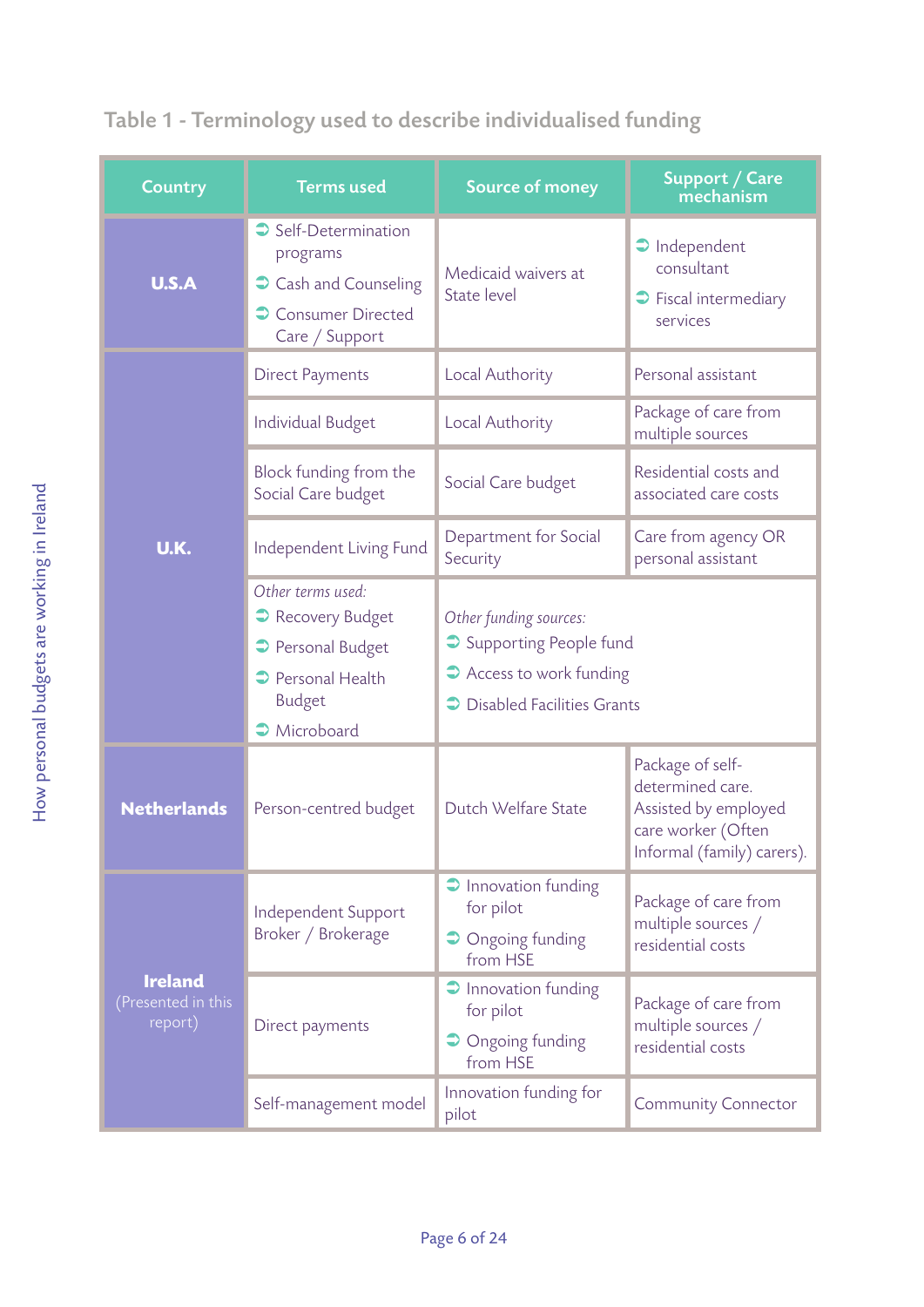| <b>Country</b>                                | <b>Terms used</b>                                                                                                                                                                                                   | <b>Source of money</b>                             | <b>Support / Care</b><br>mechanism                                                                                                    |  |
|-----------------------------------------------|---------------------------------------------------------------------------------------------------------------------------------------------------------------------------------------------------------------------|----------------------------------------------------|---------------------------------------------------------------------------------------------------------------------------------------|--|
|                                               | Direct Payment / Direct<br>Funding                                                                                                                                                                                  | <b>Community Living</b><br>British Columbia (CLBC) | Supports and services for<br>the individual as agreed<br>to by the individual,<br>agent and CLBC<br>facilitators and CLBC<br>analysts |  |
| Canada                                        | Host Agency Funding                                                                                                                                                                                                 | <b>Community Living</b><br><b>British Columbia</b> |                                                                                                                                       |  |
|                                               | Other terms used:<br>Self-managed care<br>Individualised funding program<br>Support for Interdependent living                                                                                                       |                                                    |                                                                                                                                       |  |
| <b>Australia</b>                              | Microboard<br>Self-directed funding<br>Consumer-directed care<br>Local Area Co-ordination Program<br>Shared management model<br>Self-management (direct payments)                                                   |                                                    |                                                                                                                                       |  |
| <b>Other</b><br>terms used<br>internationally | Indicative allocation, Individual service fund, Managed account, Managed<br>budget, Notional budget, Personalised care, Pooled budget, Self-directed<br>care, Self-directed support, Virtual budget, Cash-for-care. |                                                    |                                                                                                                                       |  |

Data sourced from: (Carter Anand et al., 2012; Fleming, McGilloway, & Barry, 2015b; Power, 2010; Webber, Treacy, Carr, Clark, & Parker, 2014)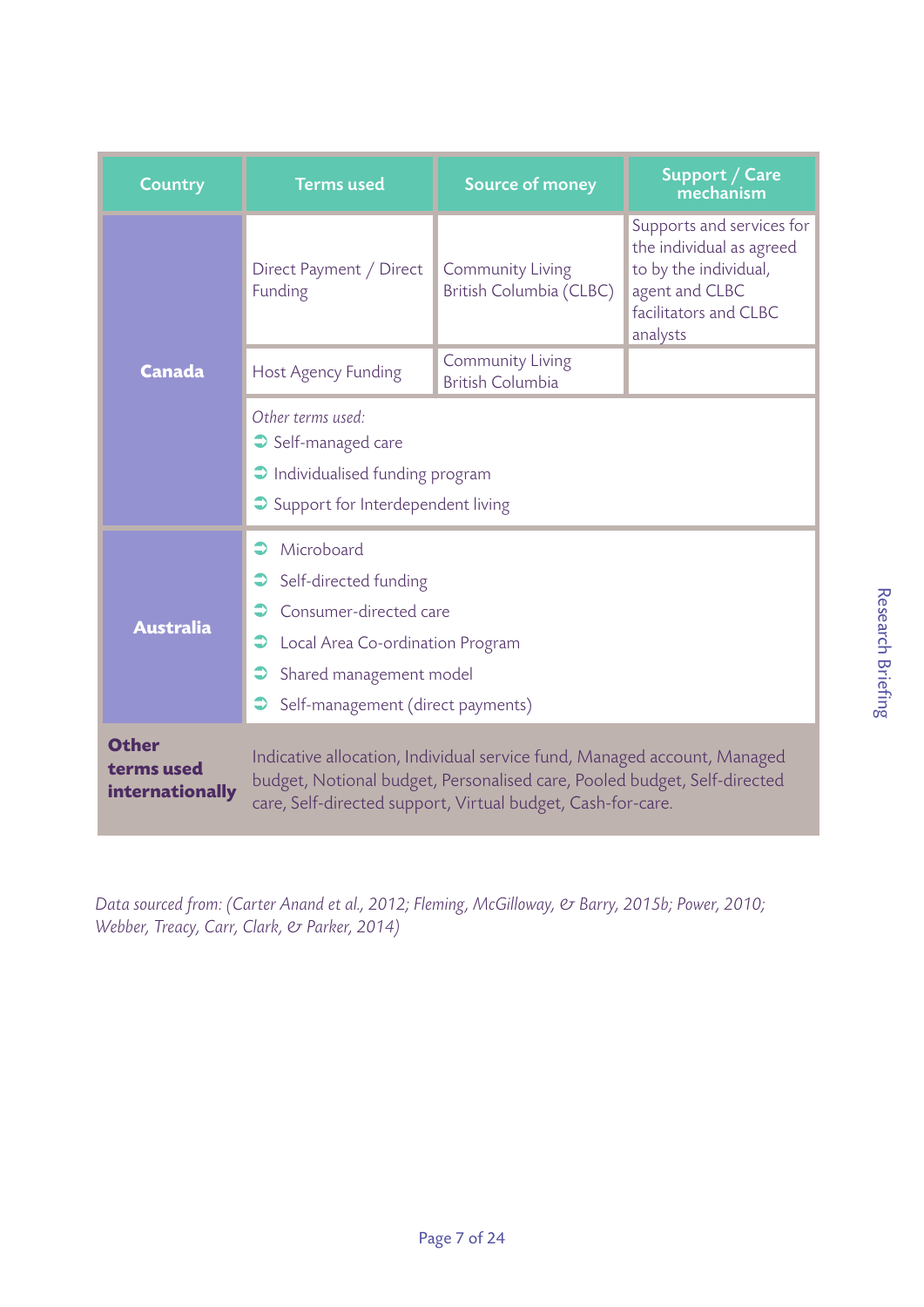# Overview of four Irish initiatives

In response to these policy recommendations, Genio provided innovation funding for organisations to pilot individualised funding initiatives in four locations throughout Ireland. These initiatives, which may be categorised in different ways, are described below:



| <b>Model</b>                                                                                                                                                                                                                                                                           | <b>Population</b>                                                                                                                                       | <b>Funding</b><br>Mechanism                                                                                                                                                                                                                   | <b>Supports</b>                                                                                                                                                                                                                                                                                            | <b>Status</b>                                                                                                                                                               |
|----------------------------------------------------------------------------------------------------------------------------------------------------------------------------------------------------------------------------------------------------------------------------------------|---------------------------------------------------------------------------------------------------------------------------------------------------------|-----------------------------------------------------------------------------------------------------------------------------------------------------------------------------------------------------------------------------------------------|------------------------------------------------------------------------------------------------------------------------------------------------------------------------------------------------------------------------------------------------------------------------------------------------------------|-----------------------------------------------------------------------------------------------------------------------------------------------------------------------------|
| <b>Direct Payment</b><br>Provided to people with<br>different disabilities<br>(& their families) in<br>Ireland to enable people<br>to purchase their<br>own services, mainly<br>Personal Assistance. Run<br>by the AT Network,<br>Dublin.                                              | Mainly people<br>with physical<br>disabilities but<br>also includes<br>people<br>with other<br>disabilities.<br>20 members<br>at time of<br>evaluation. | Individual sets up<br>own company<br>whereby they<br>manage finances,<br>hire necessary<br>staff & purchase<br>services directly<br>from providers                                                                                            | 1. Staff<br>Act as Intermediary between<br>individual & HSE.<br>Support person to use<br>Direct Payment including:<br>o Resources.<br>o Training.<br>o Research & Innovation.<br>o Communication / Events<br>2. Circle of Support                                                                          | Exited pilot<br>stage $\mathfrak C$ is<br>receiving<br><b>HSE</b> funds<br>on person by<br>person basis.<br>National<br>expansion<br>underway.                              |
| <b>Direct Payment</b><br>using Broker<br>Provided support to<br>young adults with<br>disabilities to arrange &<br>access services, to meet<br>their training needs in a<br>community setting. This<br>is a pilot called 'Bridging<br>the Gap', run within a<br>HSE service in Donegal. | People with<br>physical,<br>intellectual &<br>developmental<br>disabilities.<br>11 individuals<br>participated in<br>the pilot.                         | Direct payment<br>was held centrally<br>& managed<br>on behalf of<br>participant using<br>pre-existing<br>systems. The<br>broker & client<br>developed a PCP<br>(person-centred<br>plan), identified<br>& costed various<br>elements of plan. | 1. Broker<br>Regotiated price of services<br>$\bullet$ Liaised with organisational<br>staff & review group.<br>2. Governing / Monitoring<br>$\bullet$ Facilitated meetings<br><b>O</b> Developed admin forms<br>Sinancial review Group<br>o reviewed PCP<br>o approved expenditure<br>o monitored progress | No<br>mechanism<br>was available<br>to unbundle<br>existing<br>funding when<br>innovation<br>funding<br>ended. On<br>hold until<br>funding<br>mechanism is<br>put in place. |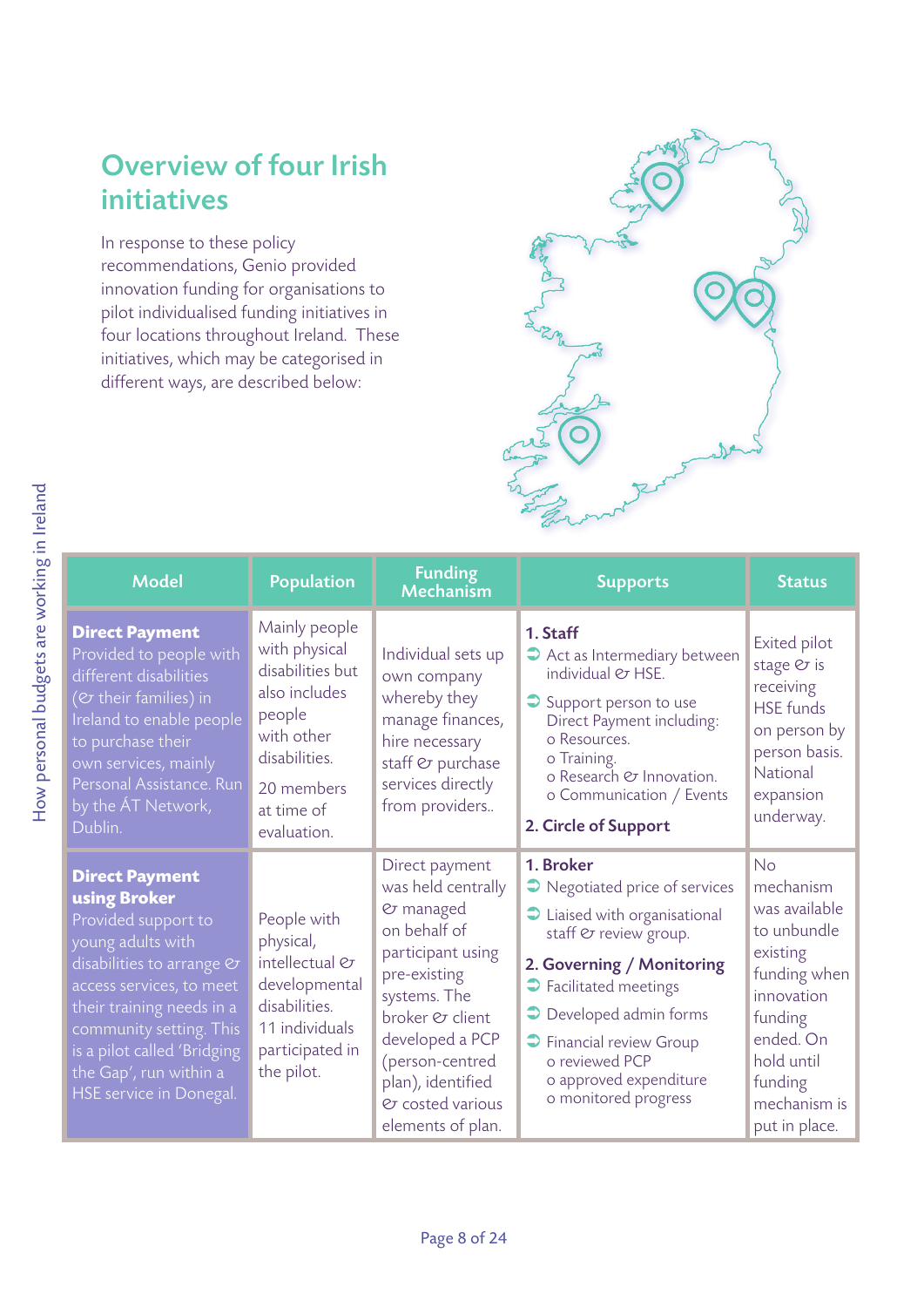| <b>Model</b>                                                                                                                                                                                                                                                                                                                                                             | <b>Population</b>                                                                                                                                    | <b>Funding</b><br>Mechanism                                                                                                                                                                                                                                                                       | <b>Supports</b>                                                                                                                                                                                                                                                                                                                                                                                                                                                                                                     | <b>Status</b>                                                                                                                                                         |
|--------------------------------------------------------------------------------------------------------------------------------------------------------------------------------------------------------------------------------------------------------------------------------------------------------------------------------------------------------------------------|------------------------------------------------------------------------------------------------------------------------------------------------------|---------------------------------------------------------------------------------------------------------------------------------------------------------------------------------------------------------------------------------------------------------------------------------------------------|---------------------------------------------------------------------------------------------------------------------------------------------------------------------------------------------------------------------------------------------------------------------------------------------------------------------------------------------------------------------------------------------------------------------------------------------------------------------------------------------------------------------|-----------------------------------------------------------------------------------------------------------------------------------------------------------------------|
| Independent<br><b>Support Broker</b><br>Supporting people<br>with disabilities to live<br>self-directed lives by<br>negotiating with HSE<br>to release funds usually<br>allocated to traditional<br>service providers for use<br>as personal budget. This<br>is called PossibilitiesPlus,<br>run from within a<br>service provider<br>organisation in County<br>Kildare. | People with<br>physical,<br>intellectual &<br>developmental<br>disabilities.<br>9 individuals<br>participating in<br>pilot at time of<br>evaluation. | Finances &<br>human resources<br>were managed<br>centrally by<br>the 'brokerage<br>service' - utilising<br>pre-existing<br>systems within<br>the organisations<br>traditional service<br>arm. All other<br>mechanisms<br>were separate.<br>Cash provided<br>to individuals for<br>daily expenses. | 1. Staff<br>$\supset$ Intermediary between<br>individual / their family<br>& HSE to determine: how<br>much money allocated; is<br>it adequate to meet needs;<br>& is it available to use as<br>personal budget.<br>$\bigcirc$ Get to know the individual<br>etheir support structure -<br>formalise or develop circle of<br>(informal) supports.<br>$\bullet$ Recruit support worker to<br>work with individual<br>2. Encourage Circle of<br>Support to:<br>Think creatively, network &<br>try out new experiences. | Exited pilot<br>stage & is<br>receiving HSE<br>funds on a<br>person by<br>person basis.<br><b>HSE</b> has<br>commenced<br>referring<br>individuals to<br>the service. |
| Self-management<br>model where<br>individuals planned &<br>managed their training,<br>work, education<br>$Q$ recreational<br>activities with the<br>help of a 'Community<br>Connector'. This<br>is a pilot called<br>ConnectAbility, run<br>from within the<br>National Learning<br>Network in Kerry.                                                                    | Young adults<br>$(18 - 25)$ with<br>intellectual /<br>developmental<br>disabilities or<br>mental health<br>problems. 5<br>individuals                | Finances were<br>held centrally &<br>managed by the<br>organisations<br>pre-existing<br>systems. However<br>individuals, with<br>help from the<br>community<br>connector,<br>decided how &<br>where the money<br>was spent.                                                                       | <b>Community Connector</b><br>$\bullet$ Assisted individuals to design<br>their own program, choosing<br>activities & providers that<br>met their needs best<br>Community based training<br>activities were identified<br>to help individuals manage<br>community participation e.g.<br>money management skills,<br>driving lessons.                                                                                                                                                                                | No<br>mechanism<br>was available<br>to unbundle<br>existing<br>funding when<br>innovation<br>funding<br>ended.<br>Project<br>ended.                                   |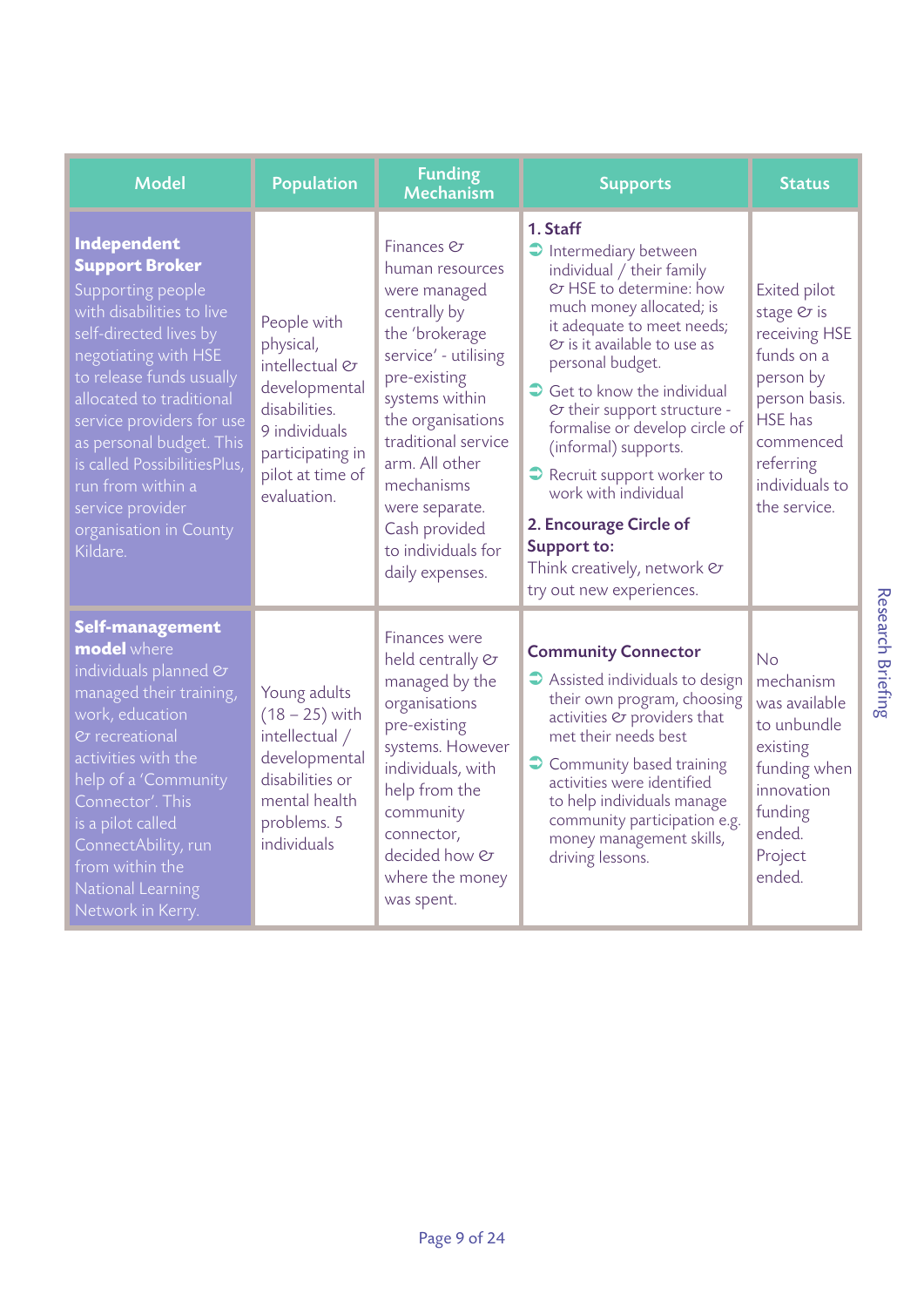# Study aims and objectives

The principal aim of this research evaluation was to identify and explore the successes and challenges of implementing individualised funding initiatives within an Irish context.

## Methods

Four organisations were involved in the evaluation. Those who participated in the research included: people with a physical, intellectual or developmental disability; their family members and other advocates; and staff from the four organisations. In total there were twenty people with a disability, twelve family members/advocates and twelve staff involved. International literature and organisational documents were initially examined. These helped the researcher develop a set of questions to ask research participants during in-depth interviews. All interviews were analysed together to identify common themes that emerged within the four pilots. Further detail on the methods can be seen in the flowchart below:

| <b>Study</b><br>approval    | Study proposal submitted to academic panel for approval                                                                                                                                                                                                                                                                                                                                                                                                                                        |
|-----------------------------|------------------------------------------------------------------------------------------------------------------------------------------------------------------------------------------------------------------------------------------------------------------------------------------------------------------------------------------------------------------------------------------------------------------------------------------------------------------------------------------------|
| <b>Ethics</b>               | $\supset$ Ethical approval received from the Social Research Ethics Subcommittee in Maynooth<br>University (Reference: SRESC-2014-059)<br>Researcher Garda vetted ahead of any data collection                                                                                                                                                                                                                                                                                                 |
| <b>Consent</b>              | All four organisations consented to participate. Staff invited individuals from three initiatives to<br>participate. Most of these individuals gave consent for the researcher to contact them directly.<br>For one initiative staff were invited to participate while secondary data* was used for participants.<br>A second stage of consent was undertaken prior to interviews. At this stage all the relevant<br>information (provided in writing previously) was revisited and explained. |
| Document<br><b>Analysis</b> | $\bigcirc$ Important documents that were used in the development and implementation of the<br>projects were provided to the researcher by staff. These documents provided insight and<br>helped the researcher to determine important questions to ask project participants.                                                                                                                                                                                                                   |
| <b>Interviews</b>           | The researcher travelled to meet staff and project participants. Interviews lasted on<br>average 70 minutes and were recorded and later transcribed. Secondary data for a small<br>number of participants was also transcribed.<br>Number of study participants: 12 staff - 20 project participants - 12 advocates                                                                                                                                                                             |
| <b>Analysis</b>             | Cach line of every interview was read and coded.<br>These codes were categorised into themes that were reoccurring. This is known as<br>thematic analysis. A computer analysis software (MAXQDA) was used to assist this<br>process. 200 codes in total were created. This consisted of 5,554 segments of text.                                                                                                                                                                                |
| <b>Themes</b>               | → 6 main themes were identified. These were: Stakeholders; Process; Impact; Systems;<br>Organisational; and Community. The remaining codes (200) were subcatergorised under<br>these main headings<br>There were 5 levels of detail, going from: Level 1 - Broad catergory to Level 5 - Detailed<br>information                                                                                                                                                                                |
|                             | *Note: Secondary data consisted of video files publicly available on the internet, in which participants<br>were discussing their experiences of the individualised funding scheme in question.                                                                                                                                                                                                                                                                                                |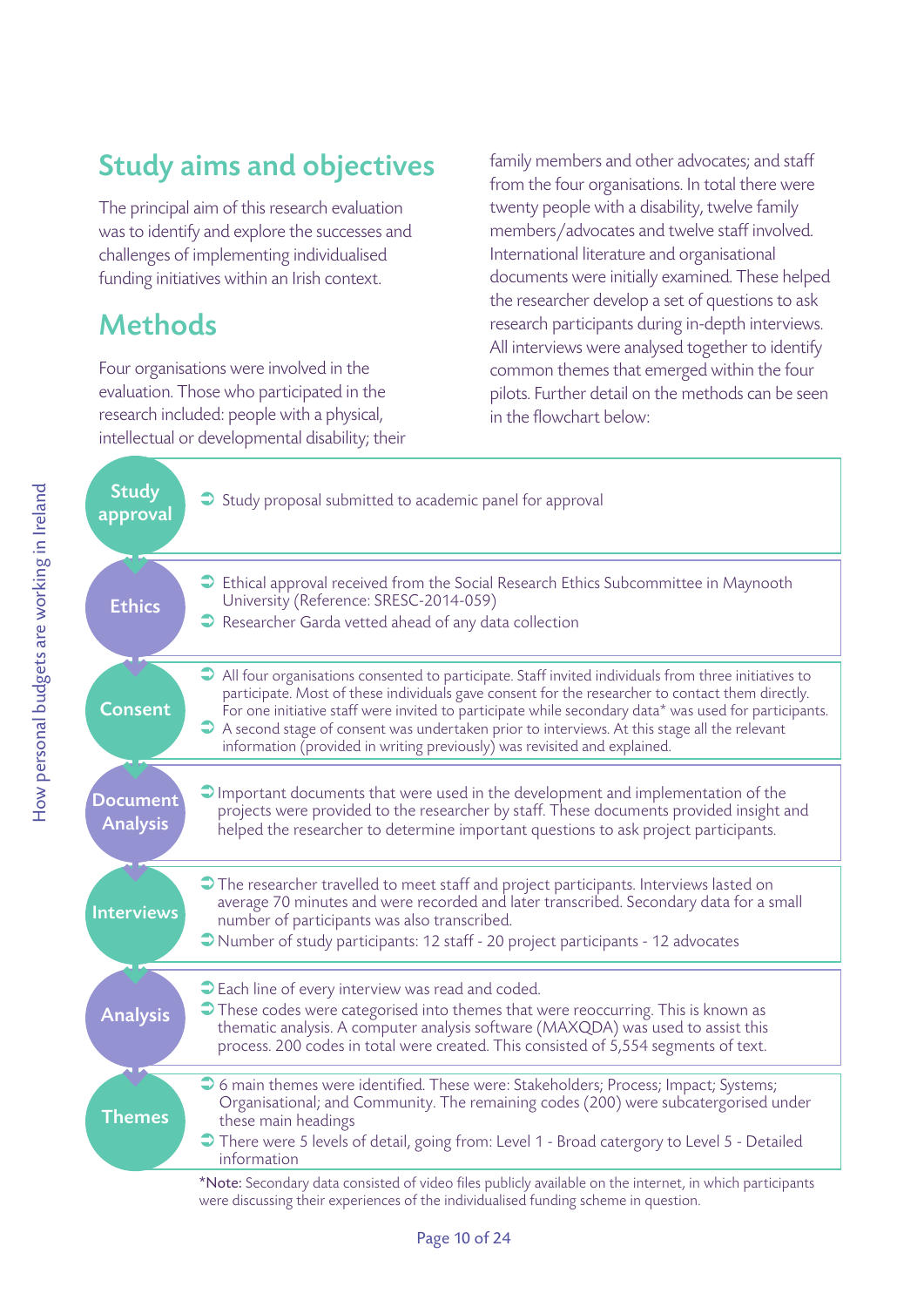# Findings

The evaluation was primarily interested in the successes and challenges of implementing individualised funding initiatives within the Irish context. As a result the facilitators of successful implementation and the barriers to successful implementation will be presented below under the 6 main themes identified in the evaluation.

#### 1. The role of stakeholders

One of the main influences on the implementation of individualised funding was the nature of the stakeholders involved. The key stakeholders identified in the evaluation were:

- $\supset$  People with a disability physical, intellectual, developmental or related to mental health.
- $\rightarrow$  Advocates
	- Natural supports extended family, partners, friends, neighbours, work colleagues, and members of wider community.
	- Paid supports Personal assistants, key workers, independent support broker, mentor, allied health professionals, administrative  $\mathfrak O$  other organisational staff, educators, disability managers within HSE, service providers.

#### Facilitators of successful implementation

The availability of a 'circle' of natural supports provided significant benefits for participants in terms of helping them learn to actively engage with the community, especially when

learning new social, decision-making and independent living skills. Where no circle of support existed, formal supports (e.g. organisational staff, broker, key worker or mentor) worked hard to identify and engage with potential advocates. Supporters who worked best within this new and evolving environment were described as practical, amenable, friendly and encouraging in their approach. Other personal attributes that were important included having: vision; innovation; personal experience of disability; a willingness to challenge stakeholders and an active role in the community. Essential for all stakeholders was an appreciation of an individual's abilities, passions and interests.

#### Barriers to successful implementation

While family members and other paid and unpaid supports were integral to successful implementation, there were certain behaviours/attributes which limited the extent of these successes. These included: treating the individual with a disability as a child rather than an adult; assuming an incapacity to undertake certain tasks based on past experience, or the disabling effects of the traditional paternalistic model of service provision; doing simple and more complex tasks on behalf of the individual; and being over-protective due to previous negative experiences or fears/anxiety associated with the unknown. These appeared to be due, at least in part, to damaged relationships with traditional service providers and health professionals as a result of previous hardships / negative experiences.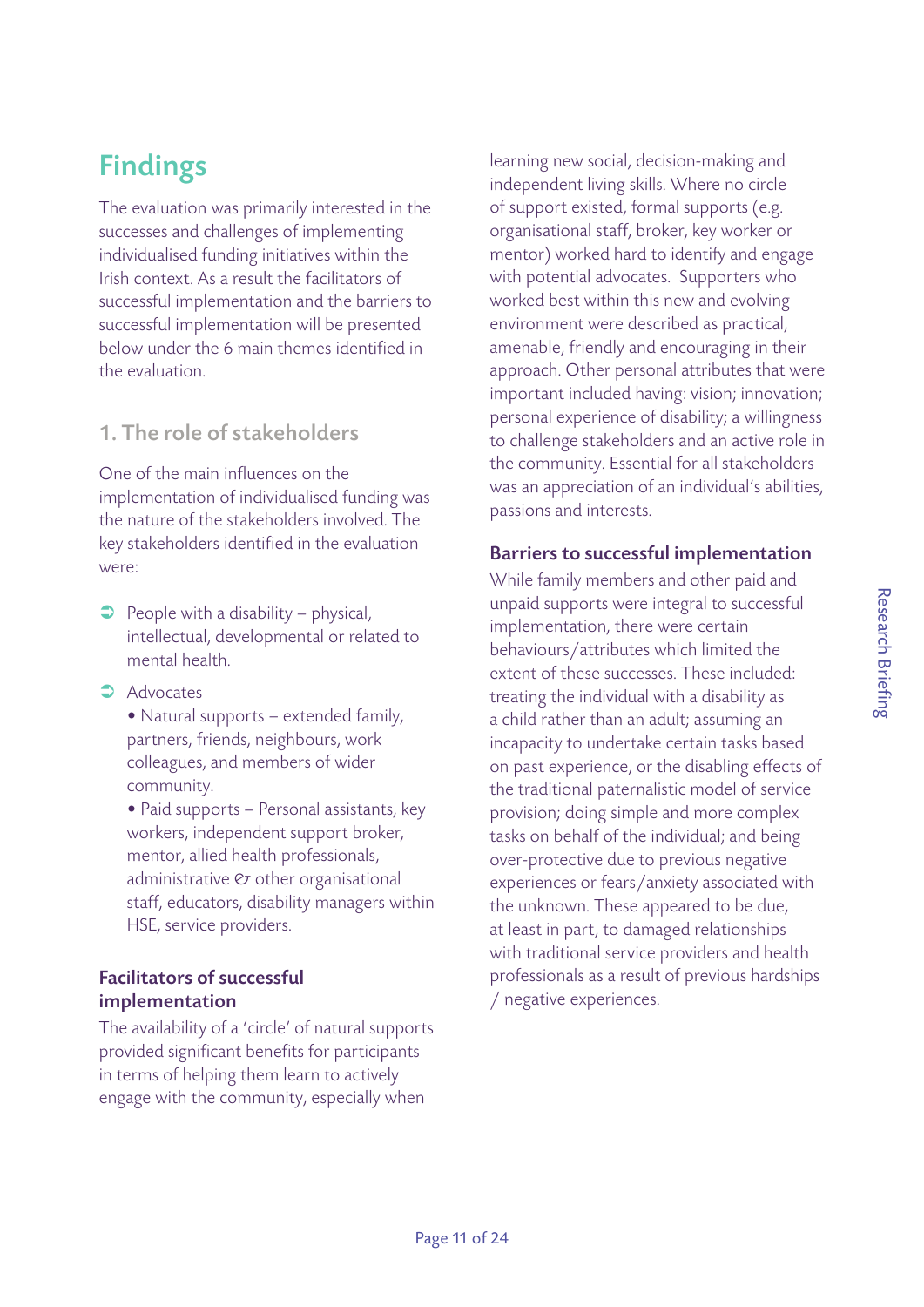#### 2. Process-related factors

The process of developing a personal budgeting initiative began with the host organisations (three pre-existing, traditional service providers  $\mathfrak O$  one voluntary group of individuals with a disability) intensively researching international experiences of implementing individualised funding initiatives. In some cases, this involved visiting programmes in the UK and the US. Such site visits were particularly useful due to the absence of any individualised funding initiatives in Ireland previously. The next step was to recruit and, in some cases, train independent support brokers / community connectors, after which the recruitment of participants began. This varied across all four initiatives but involved either informal word-of-mouth or formal HSE referrals via the host organisation. For one of the organisations, the first participants became the future directors/board members of the individualised funding initiative. There were achievements in terms of accessing HSE funds, with the amount of money provided usually based on the cost of traditional day or residential services.

#### Facilitators of successful implementation

Essential to the process was giving 'a voice' to the individual with a disability, listening to them and acting upon their wishes. For many individuals who had previously participated in a very structured and prescriptive support environment, decision-making did not come easily. Therefore, considerable time was required to get to know the individual (this is applicable for close relatives also who needed to re-evaluate what they thought they knew about their relative with a disability).

This involved identifying the best means of enabling that individual to express their preferences. It was also considered very important to have an organic and informal process, with a flexibility to change and adapt to the individuals' new and emerging independent life.

The process also benefited from being needs-led and innovative, harnessing community spirit. For example, the hosting of participatory meetings with the new and growing circle of support worked well in terms of: involving the person with a disability; exploring their preferences; identifying activities within the community; and actively involving the support network in the persons' life plan and goal aspirations. During the early stages of implementation, it was also useful to have formal supports (support brokers/community connectors) more actively involved and leading these meetings if necessary. Over time, this leadership role and responsibilities were transferred to the individual with a disability and their new support network. Lastly, it was considered important to have the role of formal paid supports clearly outlined from the beginning so that a trusting and sustainable relationship could be developed whilst the provision of an easy and equitable access route to individualised funding was also critically important, with access routes being developed and formalised during the pilot initiatives.

#### Barriers to successful implementation

One of the most challenging aspects of implementation for all four initiatives was access to funding. With no national resource allocation system in place, each individual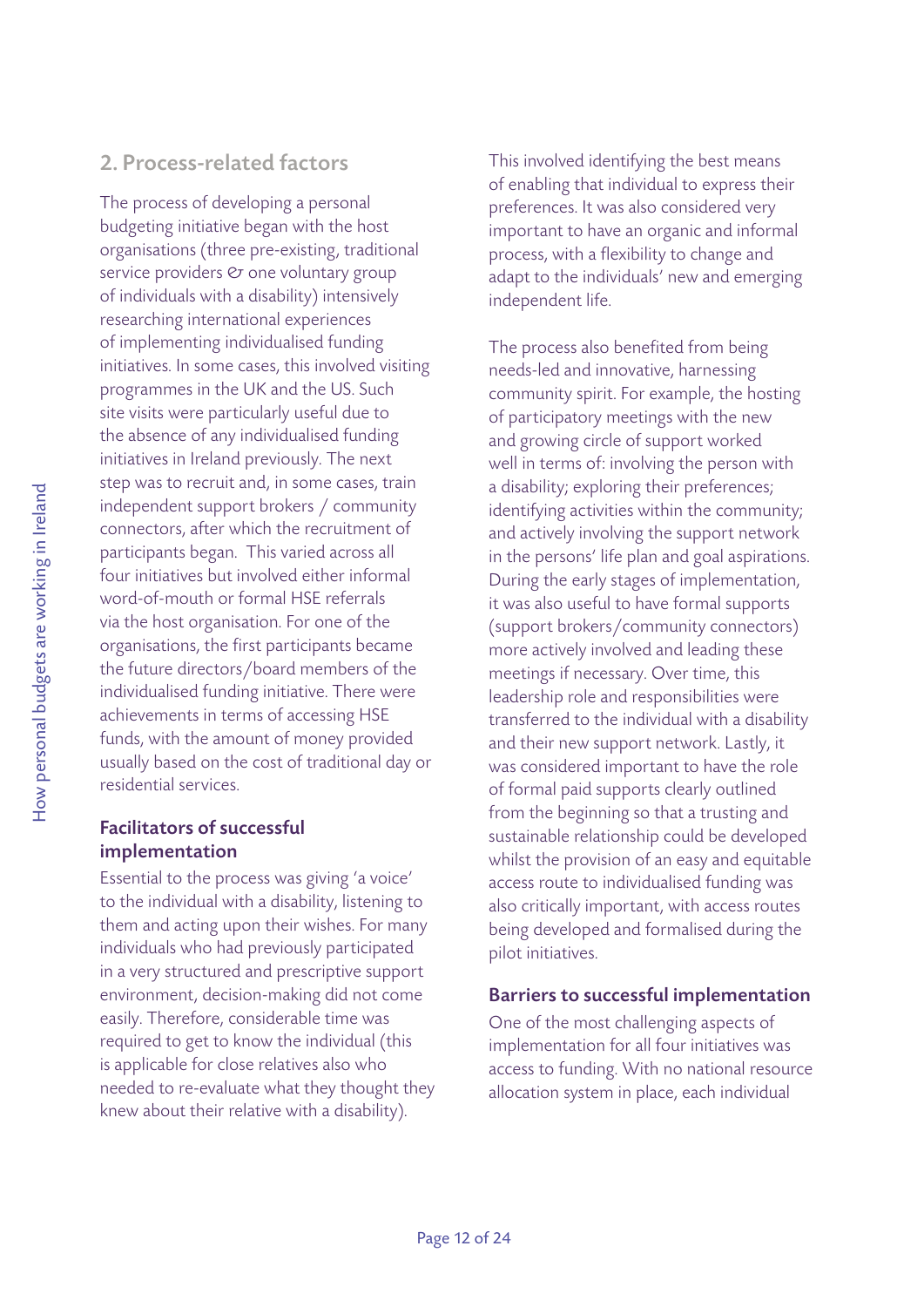Research Briefing

Research Briefing

case was different and required a very time consuming and often very difficult process to get funds released from the block grants of service providers or directly from the HSE. Two initiatives never managed to get funds reconfigured by the HSE so that they could be used on an ongoing basis after the pilot. As an alternative, they used pre-existing staff and systems to support and resource implementation, while the Genio innovation funding was used to provide the actual individual budgets for the duration of the pilot.

For the other (more sustainable) initiatives, meetings were held between the HSE disability manager, support staff, family members, and in some cases the individual with a disability. In many cases, the individual funds, as allocated from the HSE, were tied up in another day or residential service provider, even if the individual no longer attended those services. This challenging and overly burdensome process had the potential to lead to burnout for the individual, their family and support services. Participants reported that the time and energy invested by advocates in negotiating the release of funds could have been better spent in overcoming other person-specific issues related to the supports they needed to live a full life, such as identifying activities / pursuits, educational or job opportunities.

The lack of a national resource allocation system also meant that the route to accessing individualised funding was not clear. In other words, many people did not know that the option existed. If they did know about the pilot initiatives, there was no application process or apparent eligibility criteria. The

initial recruitment of individuals in two initiatives was informal in nature whilst a HSE referral or a mix of informal and formal recruitment was utilised by the other two initiatives. The lack of transparency was flagged by participating individuals as being unequal and inequitable. However, the pilot initiatives made good progress over time in addressing these kinds of teething difficulties and in developing and formalising this process by: generating informational materials (text and video); hosting public information events; and creating websites that included eligibility criteria, contact information and an application form in one case.

#### 3. Impact

Individualised funding initiatives aim to improve the lives of people with a disability by giving them more control and choice over what they do with their lives and how they are supported. Ultimately, the goal is to move toward a self-determined life. With that in mind, the pilot initiatives were reported to have had many positive impacts on the lives of the individuals with a disability and their support network. There were also challenges identified and the research findings shed light on potential ways to successfully manage those challenges. As a result of the individualised funding and associated activities, individuals described themselves as more successful - confident – adaptive – skilled - empowered independent - in control – and with a greater sense of purpose. However, without the appropriate support mechanisms and social and interpersonal skills in place, there was the potential for individuals to become overwhelmed with their new life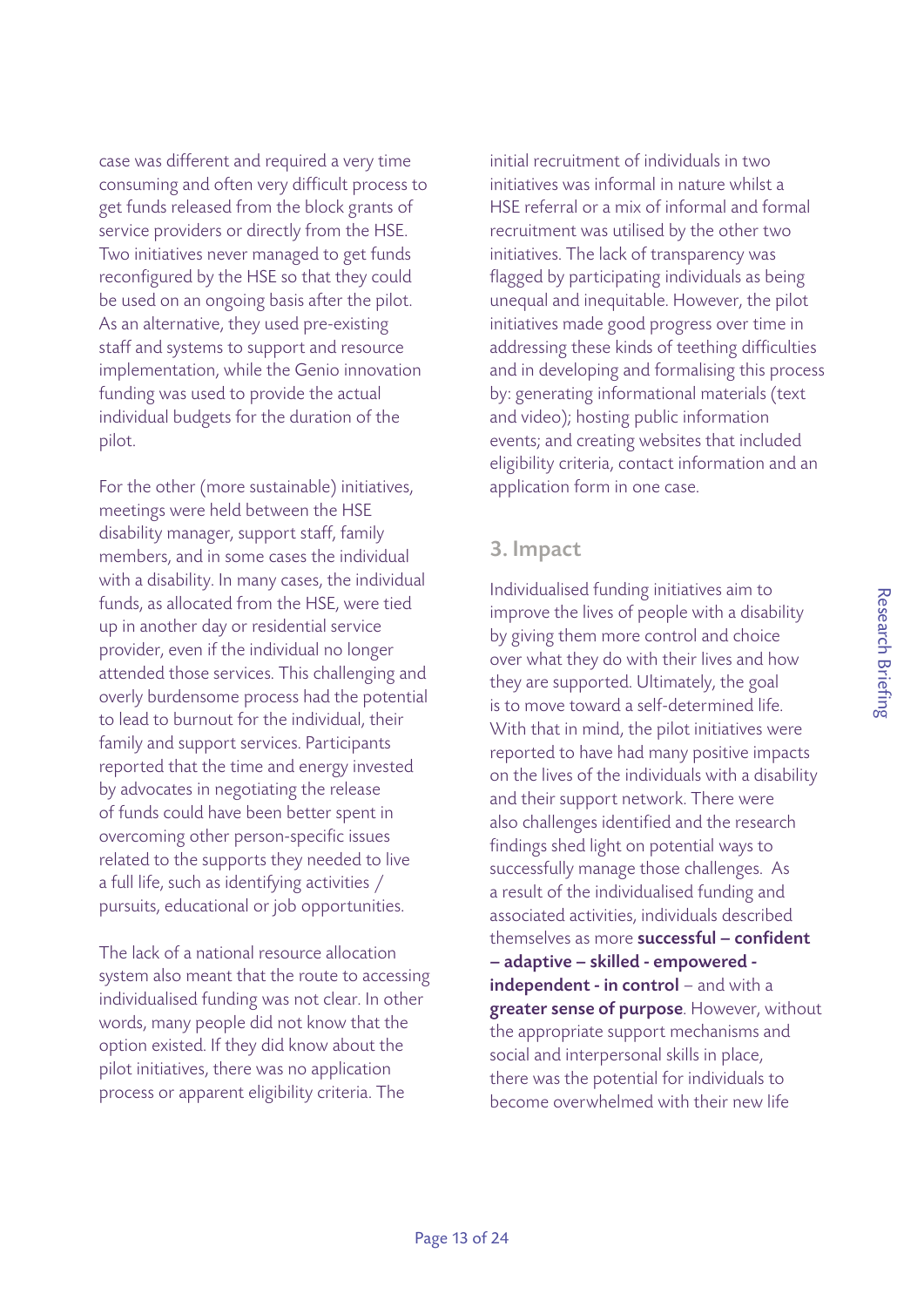circumstances. A fear of isolation for these participants was also in evidence, having left many life-long friends behind in the traditional centre-based services. This fear, among other things, occasionally led to anxiety, lack of trust, defensiveness and a defeatist, apathetic mentality whereby the person focussed on their disability rather than their abilities. However, it should be noted that this was the exception rather than the rule, but still a potential risk to highlight, should these initiatives be rolled-out into the future.

#### Facilitators of successful implementation

It was acknowledged by all of the initiatives involved that undertaking a journey of discovery alongside the individual with a disability was an excellent starting point. If following a certain 'discovery' model, it was important to have the flexibility to change direction, turn back, skip a section, take a break or restart the journey if necessary. The initiatives utilised, and in some cases developed, various tools to facilitate this journey of discovery. For example, the Social Role Valorisation model was one such approach which helped to take people out of the devalued roles they previously occupied and put the steps in place for a more valued social position (Blakely & Dziadosz, 2015). Here, a number of factors were important in improving people's outcomes. These included: providing opportunities to develop independent life skills, social and community supports and engagement with new opportunities and experiences. Appendix one (p.20) outlines how pilot participants decided to spend their allocated funds to achieve these outcomes. The associated benefits

were often unexpected and substantial. The available evidence indicated further that changes in the 'mind-set' of paid support and natural supports - to focus on ability rather than disability - had enabled people with a disability to trust their instincts, to voice their preferences / concerns and to challenge the status quo.

#### Barriers to successful implementation

An important observation during this research was that people with a disability (particularly an intellectual or developmental disability) have a tendency to want to please, which often translates to doing what they think others want them to do. However, a potential for less positive or negative outcomes arose if this tendency went unchecked or worse still, if it was enabled. A further barrier arose in relation to informal supports who had over-protective or paternalistic relationships with the individual. For example, where an individual had made progress in terms of developing independent travel skills, the opportunity to practise these new life skills was avoided due to anxiety and fears on behalf of family members. Indeed, such risk adverse behaviour was recognised among family members themselves during the research. This was not helped by future uncertainty in terms of whether individualised funding coupled with a fair and equitable resource allocation system, would be rolled out nationally.

#### 4. Systems-related factors

The four organisations implementing individualised funding also developed, tested, revised and rolled out operational systems. Some worked within the constraints of pre-existing organisational processes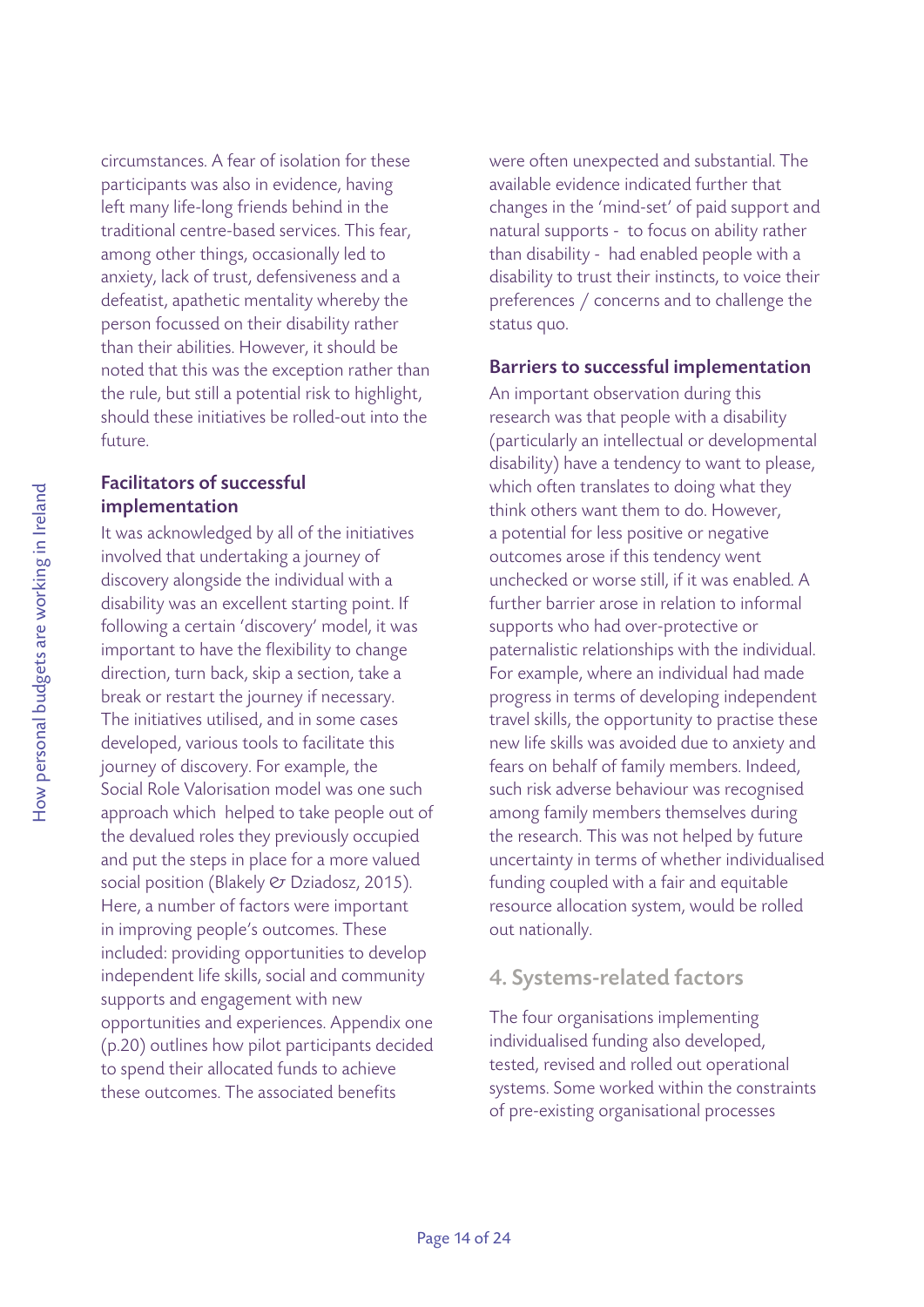and procedures, whilst another was given 'a blank canvas'. These new systems were deemed acceptable by participants and their advocates, thereby representing an improvement on traditional services. The systems put in place aimed to formalise processes around: 'de-bundling' money from the 'block grant' within the HSE; getting funds released from other service providers no longer providing services; governance; allocation of funds to individuals; reporting to HSE; training and mentoring for individuals and their support network; recruitment of clients; recruiting and training staff; monitoring progress; health and safety checks; and administrative / legal / accounting support for those managing their own business. Similarities across initiatives were most evident around the mechanisms used to engage and develop informal support networks.

#### Facilitators of successful implementation

With perceived improvements across a range of personal, health and social care domains, the new systems were championed by many individuals with a disability and their family members/informal supports. Staff working within the four organisations had long standing relationships with HSE senior staff members and local disability offices. This created a sense of trust and assurance for HSE staff who were otherwise cautious about releasing funds to individuals. Governance issues were of less concern due to the presence of an 'intermediary body', in this case the organisations piloting the individualised funding initiatives. These preexisting relationships led to successes around the 'de-bundling of money' and subsequent

flexibility around the allocation and use of funds. The strong and transparent reporting systems also helped to reassure HSE officials.

#### Barriers to successful implementation

While there was considerable flexibility provided to individuals engaging with the individualised funding initiatives, there were also potential barriers to success when it came to systems. The most striking was the anxiety and uncertainty due to the lack of a national resource allocation system. The need to consult with HSE officials on a personby-person basis caused unnecessary burden for both organisational staff and individuals seeking to release funds. Against a reported backdrop of constantly having to 'fight the system' (for families and individuals), this overly complex system posed a real risk of demotivation, disengagement and burn-out. Alternative systems of money allocation and monitoring of spending led to considerable administrative burden for individual support networks. This was an important deterrent particularly for individuals with an intellectual disability. Without national systems in place, sustainability was constantly being scrutinised. This uncertainty posed a challenge for individuals and families to completely disengage with traditional service providers, often making informal arrangements to return if and when the individualised funding initiatives ceased.

For staff members, the system of de-bundling money was reported to have adversely impacted the amount of time left to develop other aspects of the programme. For example, some processes around 'getting to know individuals' and 'building community connections' were standardised in order to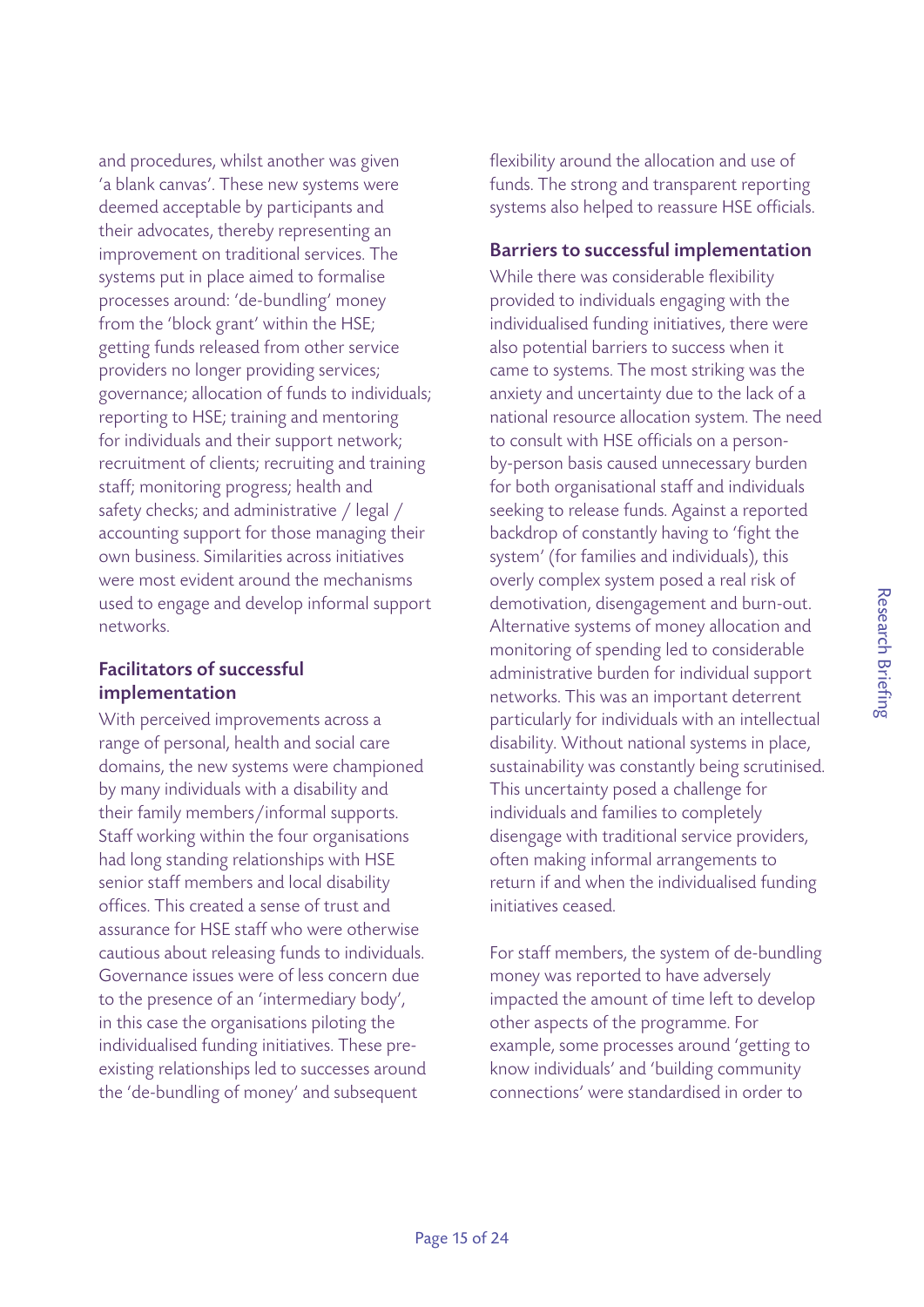save time and make processes more easily replicable. There was a risk here of losing the individuality that lies at the core of these new initiatives and this is something that perhaps staff could be aware of going forward. For example, the use of 'petty cash' for one person was a source of great independence whilst for another it caused unnecessary confusion, anxiety and fear.

Collectively, these findings suggest that a national resource allocation system is an important prerequisite for these initiatives to be ultimately successful. Importantly, the National Disability Authority (NDA) has carried out a significant body of work on possible resource allocation systems, although there is no conclusion as yet (National Disability Authority, 2015). However, international experience from Canada and the UK warns against becoming overly focussed on the systems because this has the potential for stakeholders to lose sight of the personal and social values that inspired individualised funding in the first place (Fleming, McGilloway, & Barry, 2015a, 2016 (Under Review)).

#### 5. Organisational factors

Our findings indicated that the organisations that embarked upon this innovative journey of implementing individualised funding schemes had a steep learning curve and many associated rewards and challenges. There was a real sense of accomplishment and pride among these early adopters, with a perception that they were paving the way forward in a dynamic and changing sector. Nevertheless, with slower than anticipated progress and a certain amount of resistance experienced along the way, the path to success was not smooth and indeed the challenges are ongoing.

#### Facilitators of successful implementation

Frontline staff seemed to be motivated by senior staff members who were passionate about individualised funding. In fact, it was cited by one staff member as one of the most impactful interventions that he witnessed over his entire career, with real tangible benefits for the individuals with a disability. For many, these motivational factors stemmed from seeing, first hand, the perceived improvements in the quality of life, personal achievements and circumstances of participating individuals and their families. Often this was reflected in the commitment demonstrated by individuals who had previously been apathetic about traditional services. Staff appeared to be motivated by observing how real value for money could be achieved, both in terms of cost savings when purchasing services, and by achieving more 'bang for your buck' socially and personally through the enhanced quality of services. This sense of accomplishment was enriched through personal storytelling and celebrating the successes associated with challenging the status quo. While these factors seem simple they had a real impact, enabling a positive work culture in what was otherwise a difficult path to follow at first.

#### Barriers to successful implementation

It was very important for organisations to ensure that they had buy-in from staff members and individual support networks. Where people were overly cautious or too afraid to relinquish the traditional way of doing things, success was more difficult to achieve. This sense of cautiousness was present for most people involved, even those championing individualised funding.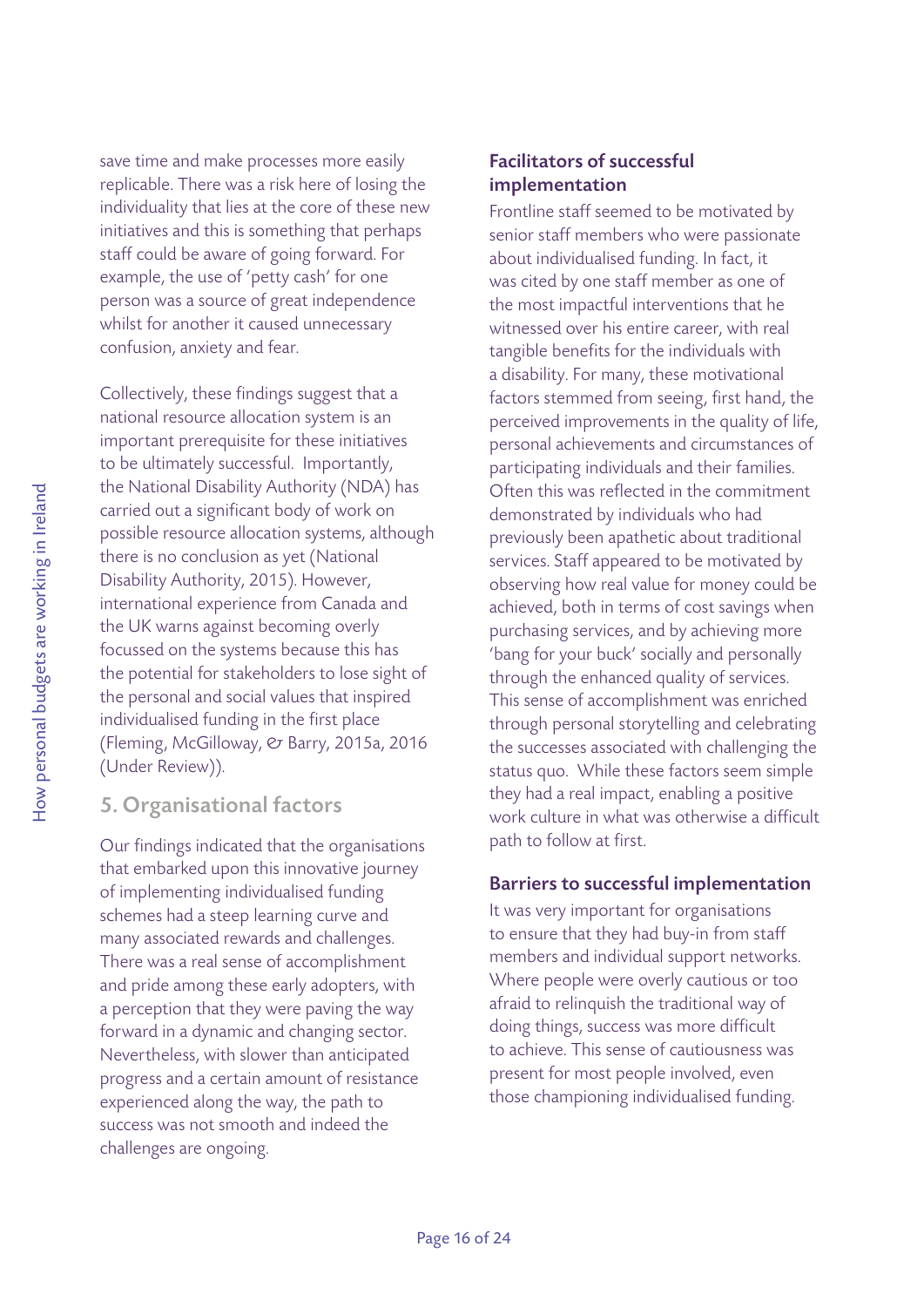Research Briefing

Research Briefing

Participating individuals had engaged with traditional services, some over years, others for decades and changing human behaviour takes time. Once again these insecurities were associated with the sustainability of individualised funding, with no tangible governmental commitments in evidence, beyond policy documents.

At an organisational level, there was also an apparent resistance to change both internally and externally. For one project, senior staff members (somewhat removed from implementation of the new initiative) were mistrusting of the national policy move towards individualised funding, suspecting that it was a money saving measure on behalf of funding bodies. There also appeared to be an underlying degree of mistrust around organisational changes in governance and the associated power shift from service provider towards service recipient. These misgivings subtly appeared to transcend the ranks, and ultimately had a demotivating effect on frontline staff. Others perceived the funding bodies in question to be disengaging with the new individualised funding model outlined in national policy.

At a more practical level, there were other potential barriers to success for those implementing the pilot initiatives. These included: staff limitations in terms of manpower and time management (particularly around de-bundling money while building a strong circle of support for individuals); an over-emphasis on the monitoring process; confusion and misinformation about what other pilot initiatives were doing; identifying resources and building trusting relationships within the community; maintaining the health and safety of those participating in the initiatives and people management (particularly in relation to over-protective, resistant or sceptical family members). Key recommendations can be seen at the end of this report, which go some way to address these potential barriers.

#### 6. The role of the community

Community integration is one of the key goals of individualised funding and is also one of the most substantial differences between historically institutionalised service provision and also with the current traditional model of group, segregated and centre-based service provision. Research participants, when explaining the key advantages of the new individualised funding model, very often compared their new and improved circumstances to those previously experienced in traditional arrangements. Community-based benefits were consistently reported in relation to the individualised funding model although there were also obstacles to overcome, such as ensuring individuals develop their social skills while maintaining personal safety. These formed part of the learning experience for all stakeholders including members of the general public.

#### Facilitators of successful implementation

The opportunity to engage with activities and services that are provided to the general public was one of the greatest successes of these initiatives in terms of community. For participants, they were exposed, sometimes for the first time (on an individual basis), to businesses, civil society groups, recreational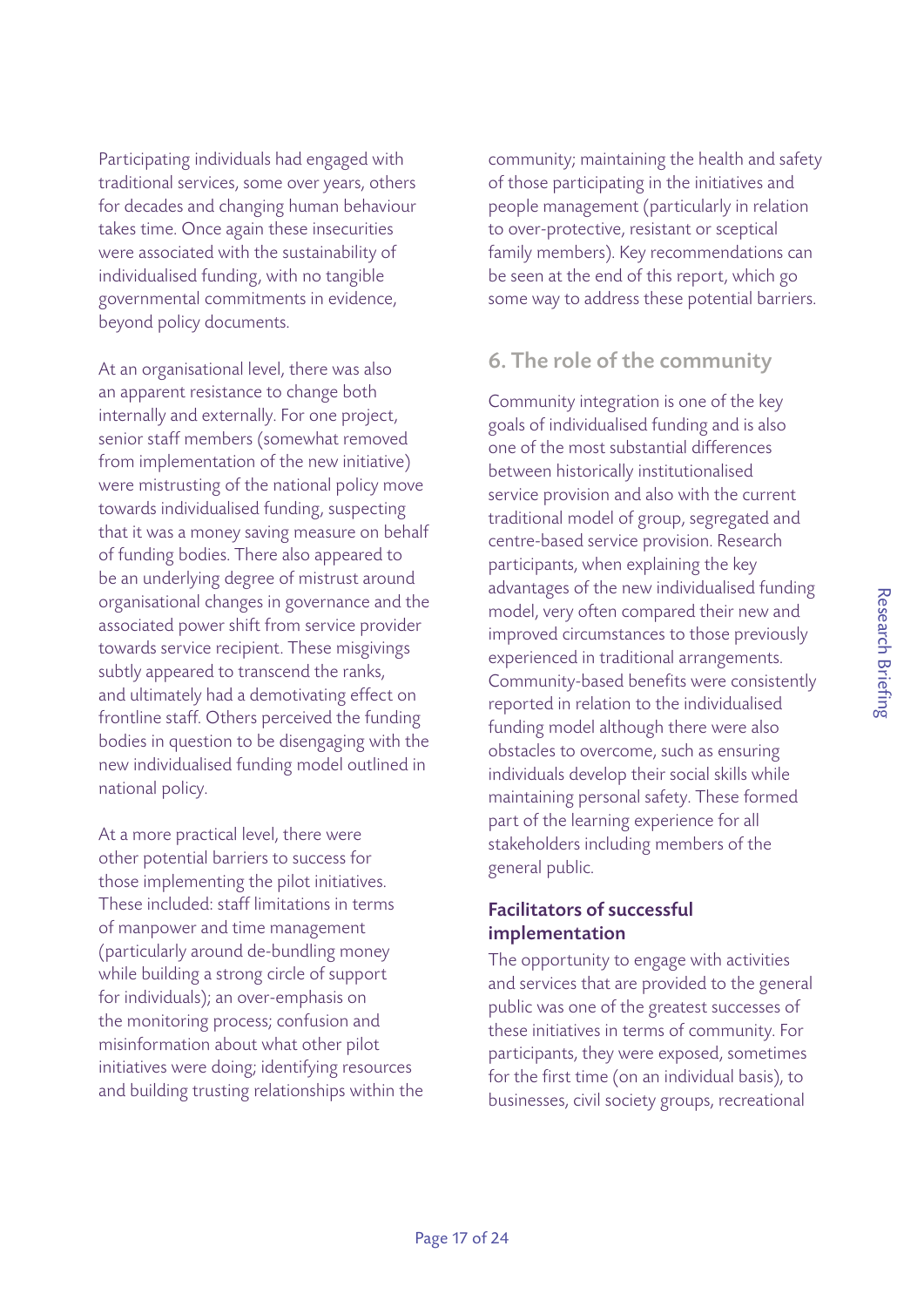and leisure facilities. Any initial apprehensions or anxiety were quickly overcome; indeed such anxieties would be expected of anyone undertaking a new experience for the first time. Members of the general public who actively engaged with individuals appeared to become more understanding and more aware with regard to the fact that no exceptional or additional effort is required to provide services or to meet the needs of individuals with a disability when compared to the general population. Where specific needs (e.g. one-to-one teaching rather than a group teaching environment) arose, these were generally easy to accommodate.

The paid support (broker/support worker/ community connector) acknowledged that it was generally good practice to notify service providers (e.g. tutors in adult community courses) of specific needs or behaviour traits to be expected, particularly if it was their first time mentoring a person with a disability (as was often the case). This was person-specific and generally such pre-emptive practices were not required. The arrangement of one-to-one service provision was another facilitator of success. Unlike a group-based setting, this ensured a personalised service that moved at the appropriate pace. It also provided some time and space for everyone involved to become accustomed to the new dynamic. However, immediate integration into group activities was the preference of others thereby increasing opportunities for social interaction and the associated benefits for all involved. Friendships often blossomed from community integration, leading to a natural expansion of the informal circle of support.

#### Barriers to successful implementation

For many people with a disability, it was their first time to independently engage with services within the general community. This often required assistance at the beginning while learning important independence and social skills. One of the most basic and often challenging skills was money management (i.e. paying for items and taking change). For some, acquiring these new skills was a steep learning curve and was somewhat overwhelming. As always, the pace at which community integration progressed needed to be tailored to individual need. Some people were more cautious, while others sometimes 'threw caution to the wind' in order to enthusiastically embrace this new sense of independence. For those implementing the initiatives, the latter approach highlighted potential health and safety concerns. There was also the risk of overwhelming members of the community who were otherwise open, for example, to providing work experience opportunities. As a result, there was the need to manage expectations around the receptiveness of the wider community. While generally there were no problems, there was a small risk of an adverse reaction from members of the public. Balancing the paternalistic instinct to protect the individual with a disability, and acknowledging the need for some degree of positive risk-taking, was a major challenge for the support networks. Such over-protectiveness had the real potential to hamper progress for individuals.

The findings from this research suggest a number of ways in which the process of implementing individualised funding might be improved if rolled out in Ireland. These suggested recommendations are outlined on the next page.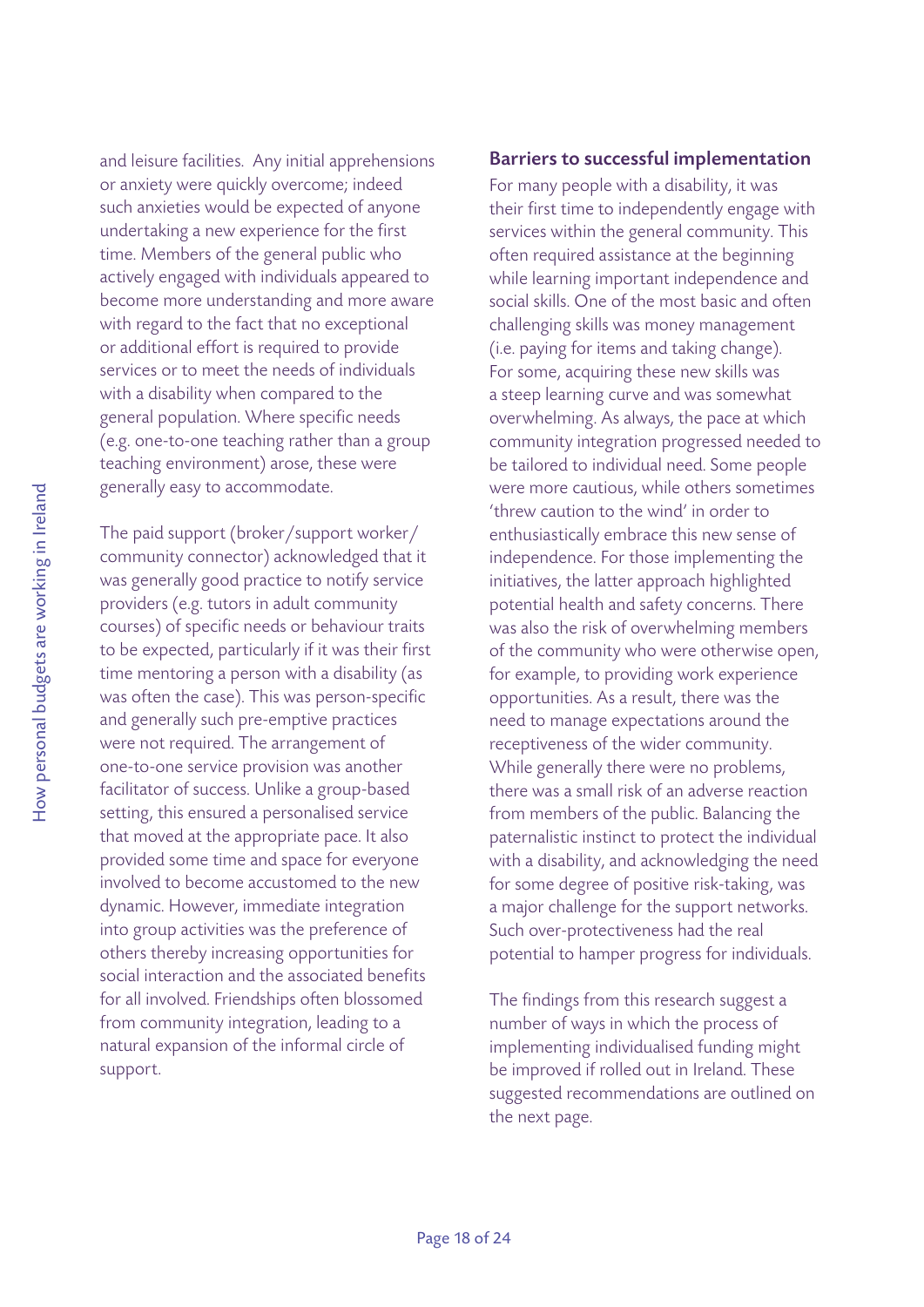### Recommendations for the implementation of individualised funding

For individualised funding to be successful in Ireland, it is important to:

- $\supset$  Focus on an individual's abilities, passions and interests and encourage independence and personal responsibility by avoiding paternalistic behaviour. Overprotective instincts should be constantly assessed by anyone who is actively engaging with people with a disability.
- **•** Provide an easy and transparent access route from the outset for people who wish to avail of individualised funding; this should include information around eligibility and what is expected as part of the 'sign-up' process.
- **•** Provide targeted training for support workers / personal assistants etc. including:
	- A discovery process framework that includes: Facilitating decision-making - People management skills - Facilitating behaviour change
- $\supset$  Provide training and real-life opportunities around decision-making for individuals with a disability; this should include considerations about how they expect the decision to change their current situation, why that is important and who will be affected by the decision.
- $\supset$  Retain individuality avoid standardised procedures as much as possible (e.g. the use of petty cash should not be rolled out across the board, but rather offered on a case-by-case basis).
- $\supset$  Be clear about roles and responsibilities as early as possible; this avoids misunderstandings at later stages when paid supports become less involved.
- $\supset$  Ensure social contacts and friendships are maintained with those with whom individuals once shared the centrebased services; new community-based friendships should also be encouraged and facilitated.
- $\supset$  Assess whether individuals prefer group environments or one-to-one arrangements.
- $\bullet$  Advocate for a national resource allocation system, but do not become overly focussed on these systems; whilst not ideal, evidence suggests that much can be achieved within the current framework.
- $\supset$  Use existing relationships with staff within disability offices to build a sustainable and equitable system.
- $\supset$  Ensure that senior staff members within organisations implementing individualised funding positively champion and promote individualised funding, particularly during challenging periods.
- $\supset$  Share stories and celebrate achievements - use social networks, blogs, print, video and other media to highlight success stories and grow momentum.
- $\supset$  Develop collaboration and build a unified network of advocates in order to strengthen the national presence. Valuable lessons have been learned by several organisations and many individuals over the past three years. It is important that these people engage and network in order to share ideas, top tips and pitfalls whilst focusing on shared goals rather than organisational differences.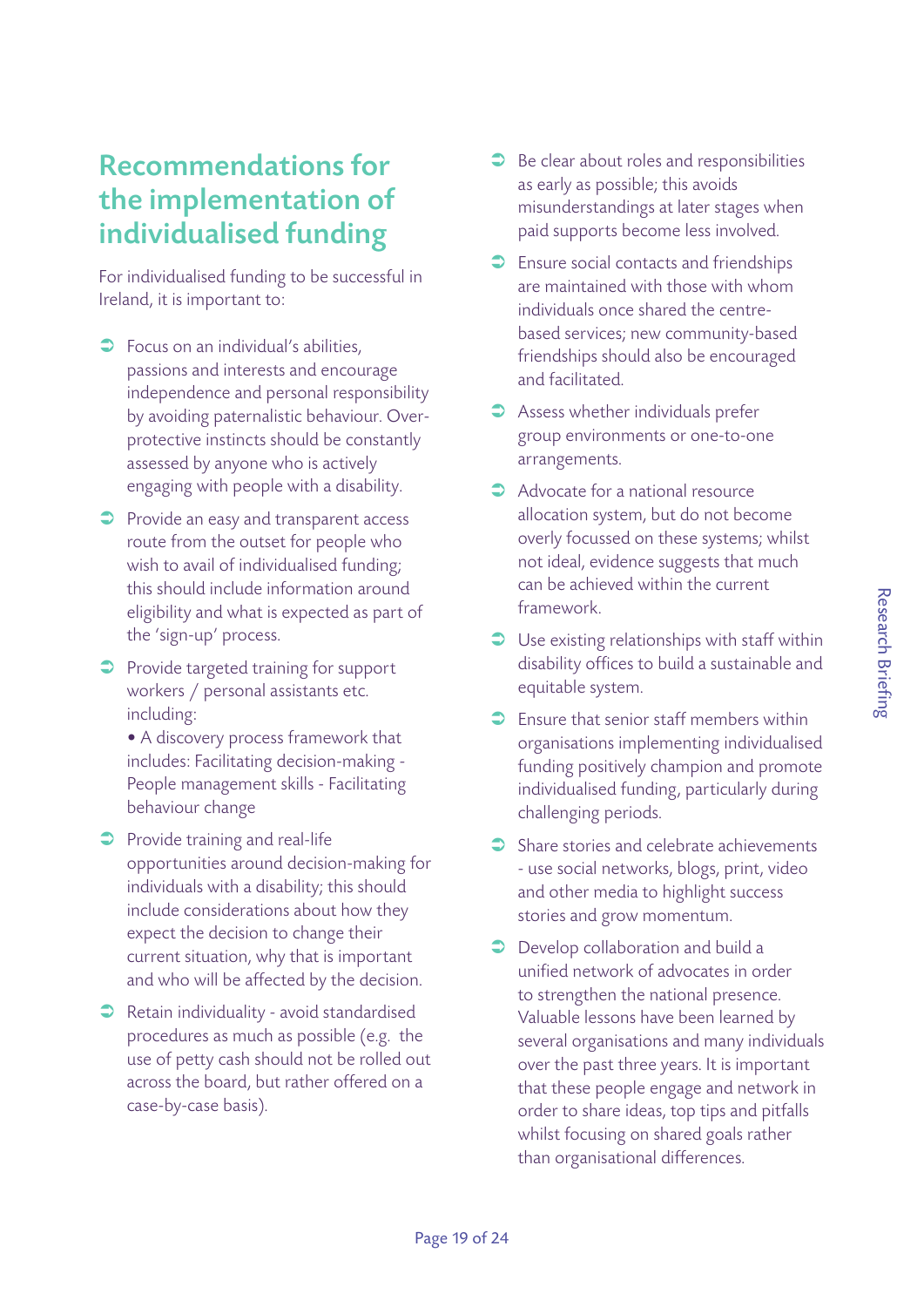# Appendix 1

How did people decide to spend their money?\*

#### Activities of daily living

(e.g. mobility assistance, shopping assistance, driving, booking holidays)

 $\supset$  Personal assistant hours

#### Education / Classes

- Cooking skills (one-to-one mentoring)
- $\supset$  Forklifting course
- C Literacy classes (free in local adult education centre)
- $\supset$  Numeracy / Money management skills
- $\supset$  Nutrition course
- One-on-one mentoring for 'Driving theory test'
- $\supset$  Pedestrian training (using pedestrian crossing, understanding road signs)
- **•** Personal development course
- $\supset$  Pottery class (evening classes)
- $\supset$  SafePass (health and safety in construction industry)
- **C** Teagasc (agricultural and food development) course
- $\supset$  Welding course

#### Equipment

- $\supset$  Laptop / other hardware  $\mathfrak C$  software programmes for college course
- $\supset$  Pen friend (to assist with writing)
- $\supset$  Slow cooker
- $\supset$  Specialised cooker and microwave particularly suited to people with a visual impairment
- $\supset$  Specialised equipment to enable independent cooking (e.g. safe chopping utensils)
- $\supset$  Specialised table

#### Exercise / Gym / Sport

- $\supset$  Paid support to accompany / assist at gym
- Paid support to participate in outdoors pursuits e.g. hill walking / visiting caves
- Swimming coach / personal trainer
- $\supset$  Swimming in local pool
- **C** Yoga class
- $\supset$  Zumba class

#### Health and Social Care needs

- $\supset$  Counselling (for main informal supporter to deal with transition)
- $\supset$  Hydrotherapy pool sessions
- S Key worker hours (independent living skills)
- $\supset$  Occupational therapy hours (one-to-one)
- $\supset$  Physiotherapy
- **•** Private vision test and 'National Council for the Blind' consultation
- Speech therapy hours (one-to-one)

#### Leisure activities

(generally requires paid support to assist and ensure safety precautions in place)

- **C** Aqua Park
- $\rightarrow$  Attending farmers market
- $\rightarrow$  Attending nail bar (manicure)
- $\supset$  Body boarding
- $\supset$  Bowling (with others in group home)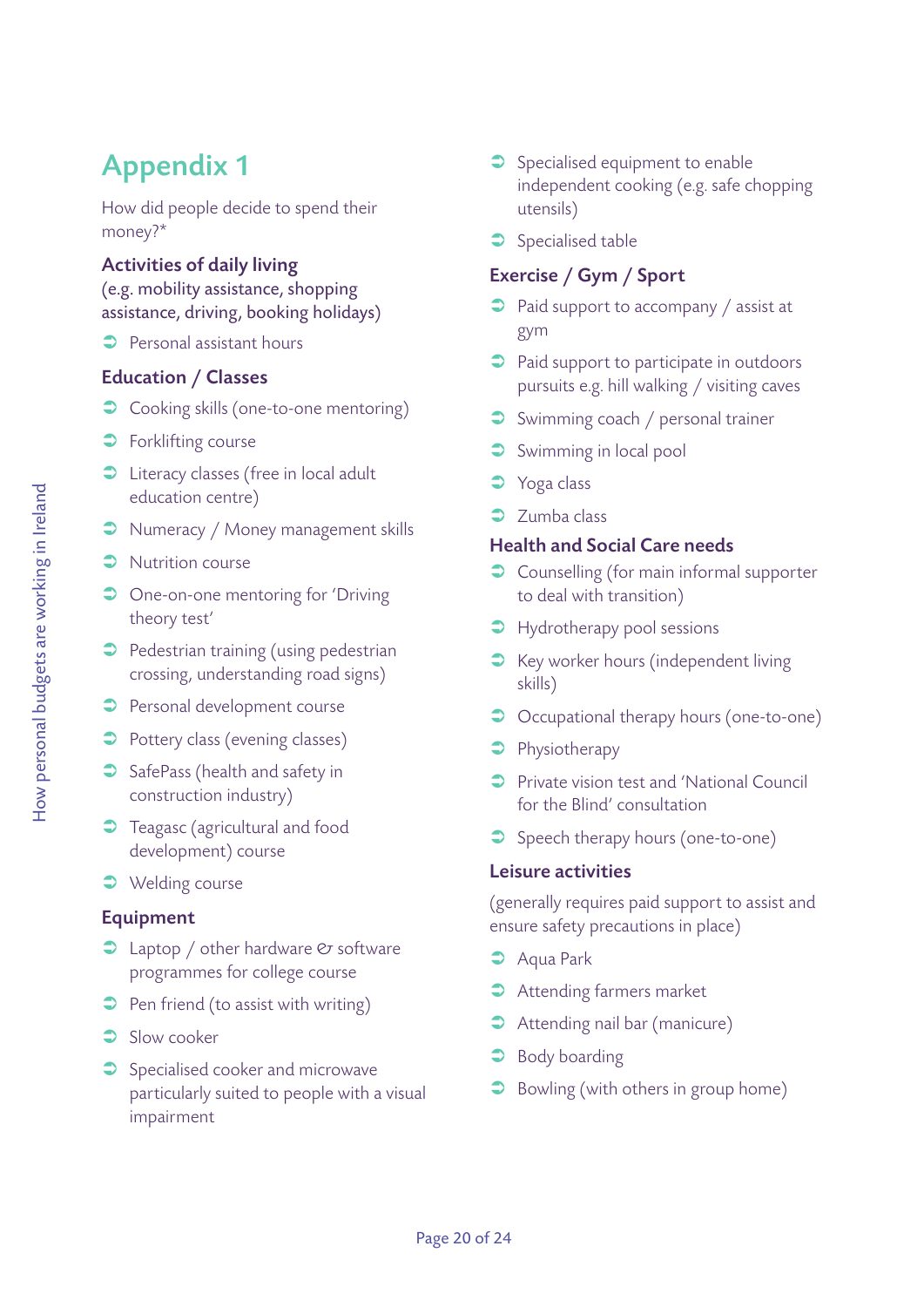- $\supset$  Fishing equipment
- **C** Horse riding
- $\supset$  Segway tour
- $\supset$  Set dancing

#### Residential

- **•** Group home costs (with ongoing training for independent living)
- $\supset$  Paid support to assist with organising and managing family home renovation to enable independent living
- $\supset$  Paid support to assist with purchasing own home (independent living)

#### Social activities

- **•** Meeting friends for tea/coffee in local café
- $\supset$  Paid support for community integration activities (e.g. working front of house in local theatre)
- $\supset$  Paid support for leisure travel abroad
- $\supset$  Paid support to accompany to cinema
- $\supset$  Paid support to attend concert
- $\supset$  Paid support to attend football match in national stadium
- $\supset$  Social club (evenings)

#### **Transport**

- **•** Bicycle (for leisure and practical purposes)
- $\supset$  Driving test
- **A** Mobility Scooter
- One-to-one mentoring for independent travel skills (e.g. using public transport)
- $\supset$  Taxi (usually in evening when public transport unavailable or unsafe)

#### Work / Job

- $\rightarrow$  Administrative support for running own business (e.g. accounts, tax, contracts, HR)
- $\bullet$  Materials to support organisation of support (circle of support meetings)

\*Note: Some purchases were once-off, while others may have been ongoing (e.g. personal assistance - accounting for a large percentage of the total spend). However in some cases the smaller items or once-off purchases had a significant impact on an individual's personal gains (e.g. mobility scooter opened up many opportunities which were otherwise unattainable)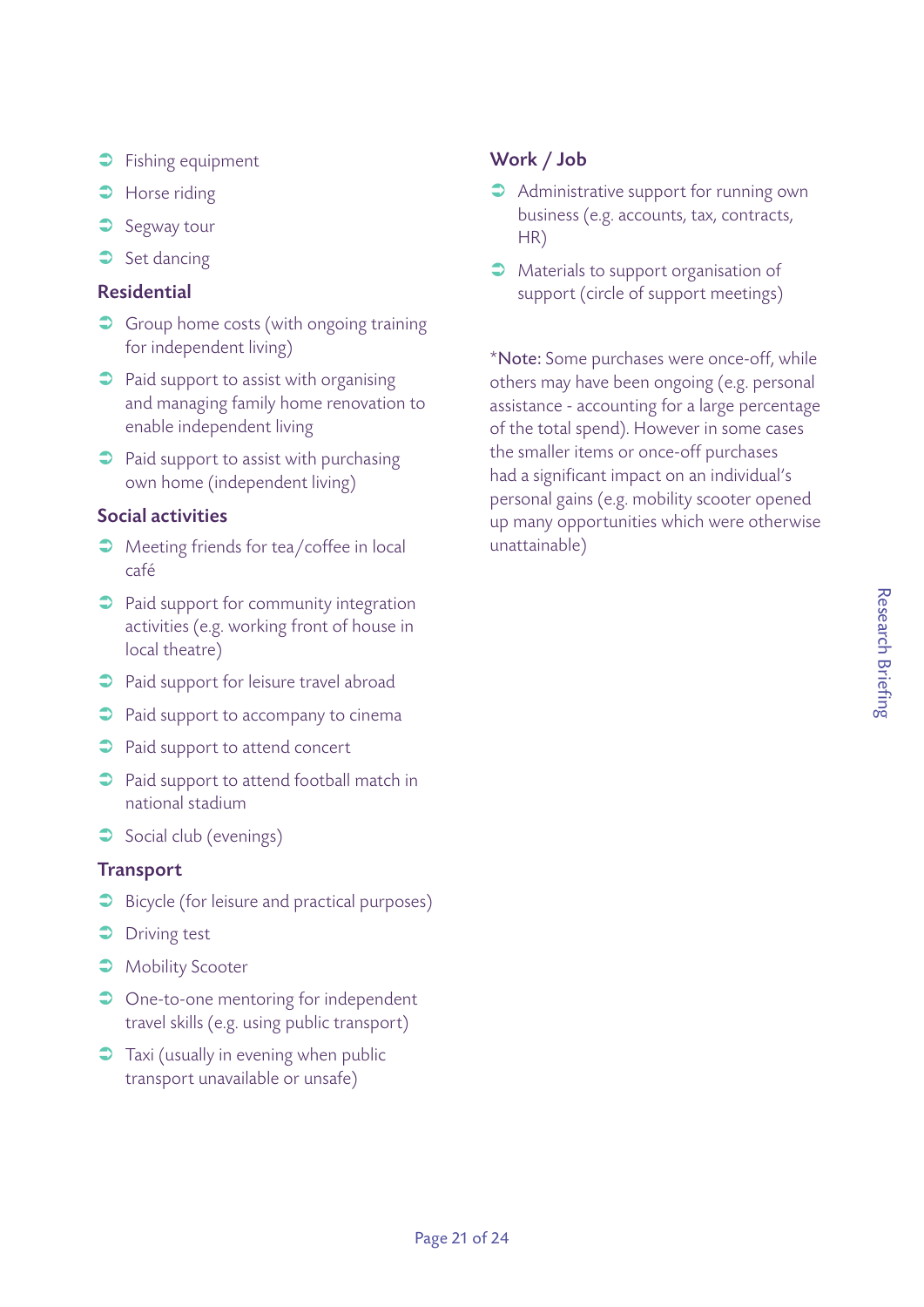### References

Blakely, T. J., & Dziadosz, G. M. (2015). Social Role Theory and Social Role Valorization for Care Management Practice. Care management journals : Journal of case management; The journal of long term home health care, 16(4), 184-187. doi:10.1891/1521-0987.16.4.184

Carter Anand, J., Davidson, G., MacDonald, G., Kelly, B., Clift-Mattews, V., Martin, A., & Rizzo, M. (2012). The Transition to Personal Budgets for People with Disabilities: A Review of Practice in Specified Jurisdictions. Dublin: National Disability Authority.

Department of Health. (2012). Value for Money and Policy Review of Disability Services in Ireland. Dublin, Ireland: Department of Health Retrieved from http://health.gov.ie/blog/ publications/value-for-money-and-policyreview-of-disability-services-in-ireland/.

Fleming, P., Furlong, M., McGilloway, S., Keogh, F., Hernon, M., & Stainton, T. (2016). Protocol: Personal Budgeting Interventions to Improve Health and Social Care Outcomes for People with a Disability: A Systematic Review, 73. Retrieved from The Campbell Library website: http://campbellcollaboration.org/ lib/project/350/

Fleming, P., McGilloway, S., & Barry, S. (2015a). Individualised funding in Ireland: Identifying and implementing lessons from elsewhere (101). Retrieved from Frontline: The Irish voice for intellectual disability website: http://frontline-ireland.com/ individualised-funding-in-ireland-identifyingand-implementing-lessons-from-elsewhere/

Fleming, P., McGilloway, S., & Barry, S. (2015b, 15 - 17 October). Individualized Funding: The Experiences, Barriers and Facilitators Associated with Implementing Four Pilot

Initiatives in Ireland. Paper presented at the Claiming Full Citizenship: Self Determination, Personalization, Individualized funding. 2015 International Conference, The Hyatt Regency, Vancouver, Canada.

Fleming, P., McGilloway, S., & Barry, S. (2016). Day Service Provision for People with Intellectual Disabilities: A Case Study Mapping 15-Year Trends in Ireland. J Appl Res Intellect Disabil. doi:10.1111/jar.12249

Fleming, P., McGilloway, S., & Barry, S. (2016) (Under Review)). The successes and challenges of implementing individualised funding and supports for people with a disability: An Irish perspective. Disability and Society.

Health Service Executive. (2011). Time to Move on from Congregated Settings A Strategy for Community Inclusion (pp. 159). Retrieved from http://www.hse.ie/timetomoveon/

Health Service Executive. (2012). New Directions - Personal Support Services for Adults with Disabilities: Review of HSE day service and implementation plan 2012 - 2016 (pp. 219). Retrieved from http://www.hse.ie/ newdirections/

National Disability Authority. (2015). NDA Resource Allocation Research. Retrieved from http://nda.ie/Publications/Disability-Supports/Resource-Allocation-Project/

Power, A. (2010). Individualised Resource Allocation Systems: Models & Lessons for Ireland. A Quarterly Production of the CDLP July 2010, 28. Retrieved from http://www. nuigalway.ie/cdlp/

Webber, M., Treacy, S., Carr, S., Clark, M., & Parker, G. (2014). The effectiveness of personal budgets for people with mental health problems: a systematic review. Journal of mental health (Abingdon, England), 23(3), 146-155.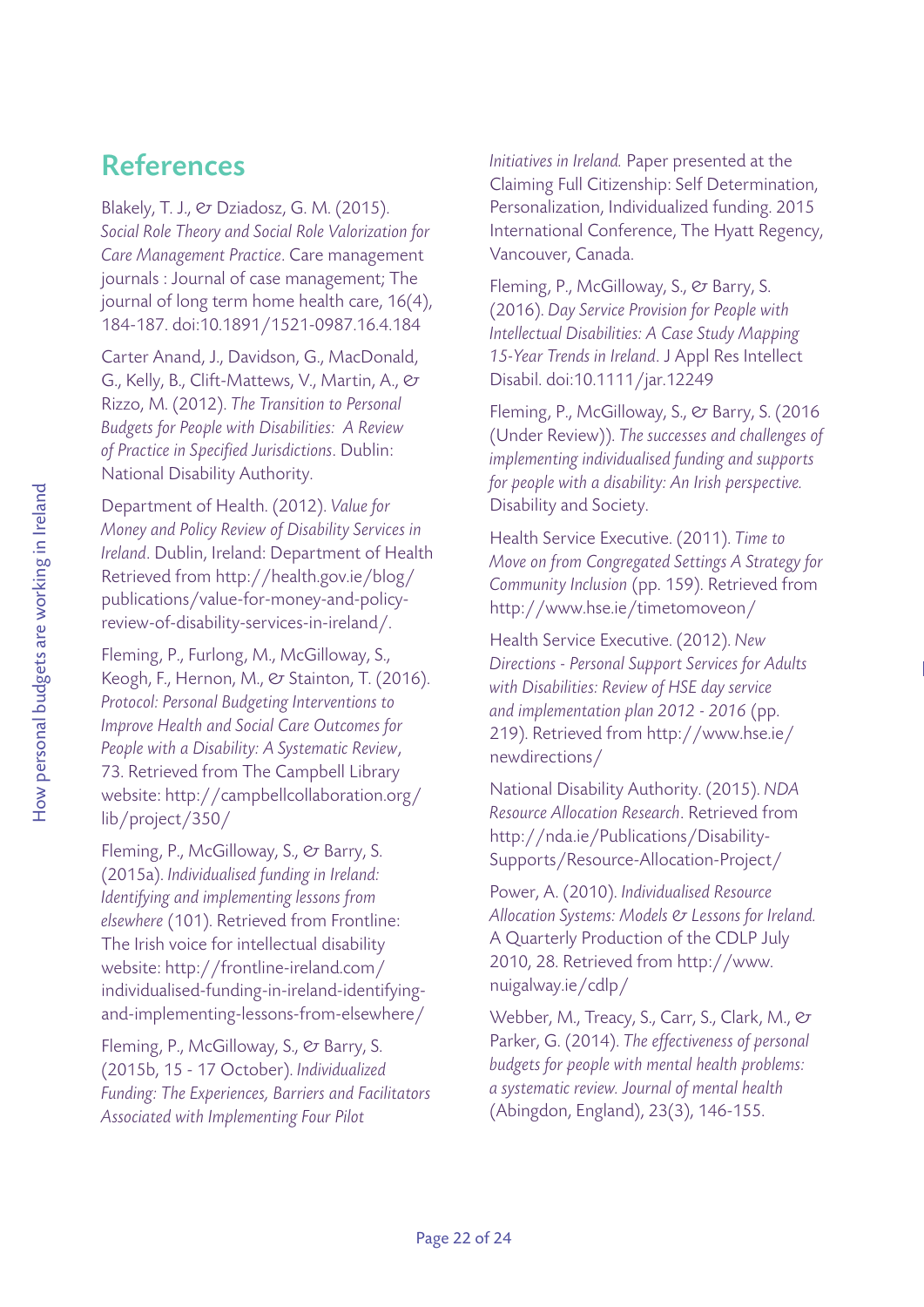#### **Acknowledgements**

We would like to thank everyone who gave their time to participate in this research and to openly and honestly share their insights into the benefits and potential challenges associated with individualised funding in Ireland. The research participants and organisations were very generous with their time, availability and openness, providing rich and unique findings which are invaluable to informing the next phase of national implementation. This research was funded by the Genio Trust with support from the Atlantic Philanthropies and the HRB as part of the SPHeRE Programme (Grant No. SPHeRE/2013/1).



#### **For further information, please contact:**

Padraic Fleming Mental Health and Social Research Unit, Maynooth University Department of Psychology padraic.fleming@nuim.ie